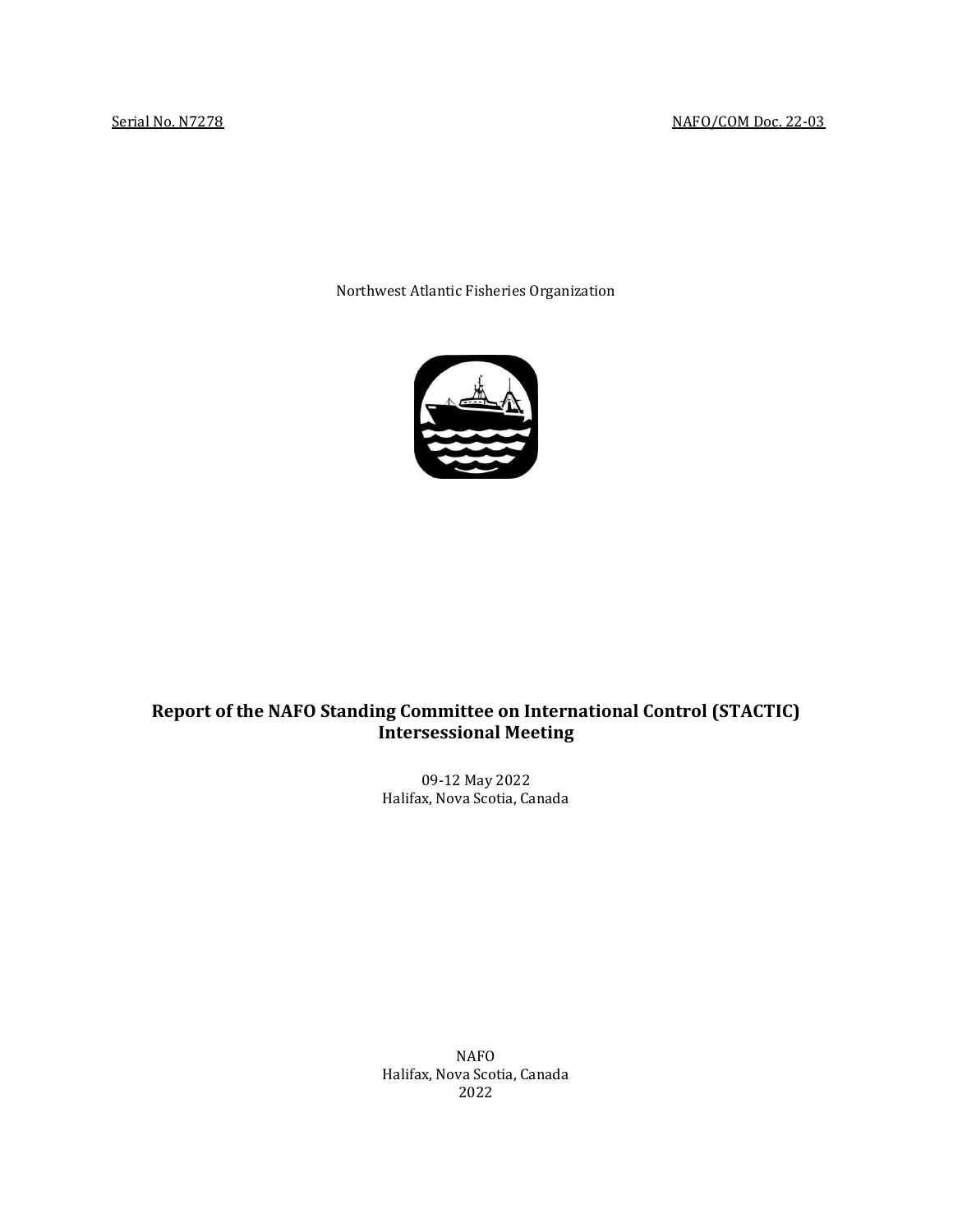# Report of the NAFO Standing Committee on International Control (STACTIC) **Intersessional Meeting**

# 09-12 May 2022

Halifax, Nova Scotia, Canada

|                                                                                            | 3                                                                                                                                                                                                                                                                               |  |
|--------------------------------------------------------------------------------------------|---------------------------------------------------------------------------------------------------------------------------------------------------------------------------------------------------------------------------------------------------------------------------------|--|
|                                                                                            | 3                                                                                                                                                                                                                                                                               |  |
|                                                                                            | 3                                                                                                                                                                                                                                                                               |  |
|                                                                                            | 3                                                                                                                                                                                                                                                                               |  |
|                                                                                            | 5                                                                                                                                                                                                                                                                               |  |
|                                                                                            | 6                                                                                                                                                                                                                                                                               |  |
|                                                                                            | 6                                                                                                                                                                                                                                                                               |  |
|                                                                                            | 8                                                                                                                                                                                                                                                                               |  |
|                                                                                            | 9                                                                                                                                                                                                                                                                               |  |
|                                                                                            | 10                                                                                                                                                                                                                                                                              |  |
|                                                                                            | 10                                                                                                                                                                                                                                                                              |  |
|                                                                                            | 11                                                                                                                                                                                                                                                                              |  |
|                                                                                            | 11                                                                                                                                                                                                                                                                              |  |
|                                                                                            | 11                                                                                                                                                                                                                                                                              |  |
|                                                                                            | 12                                                                                                                                                                                                                                                                              |  |
|                                                                                            | 12                                                                                                                                                                                                                                                                              |  |
|                                                                                            | 13                                                                                                                                                                                                                                                                              |  |
|                                                                                            | 14                                                                                                                                                                                                                                                                              |  |
|                                                                                            | 15                                                                                                                                                                                                                                                                              |  |
|                                                                                            | 15                                                                                                                                                                                                                                                                              |  |
|                                                                                            | 15                                                                                                                                                                                                                                                                              |  |
|                                                                                            | 16                                                                                                                                                                                                                                                                              |  |
| 17                                                                                         |                                                                                                                                                                                                                                                                                 |  |
|                                                                                            | 17                                                                                                                                                                                                                                                                              |  |
|                                                                                            | 17                                                                                                                                                                                                                                                                              |  |
| a.                                                                                         | 17                                                                                                                                                                                                                                                                              |  |
| FAO Workshop - Use of cameras to record deepwater shark and VME indicator catches by<br>b. | 18                                                                                                                                                                                                                                                                              |  |
| c.                                                                                         | 18                                                                                                                                                                                                                                                                              |  |
|                                                                                            | 18                                                                                                                                                                                                                                                                              |  |
|                                                                                            | 18                                                                                                                                                                                                                                                                              |  |
|                                                                                            | 18                                                                                                                                                                                                                                                                              |  |
| 19                                                                                         |                                                                                                                                                                                                                                                                                 |  |
| 23                                                                                         |                                                                                                                                                                                                                                                                                 |  |
| 24                                                                                         |                                                                                                                                                                                                                                                                                 |  |
|                                                                                            | New and pending proposals on enforcement measures: Possible revisions of the NAFO CEM<br>UN FAO Survey of RFB Secretariats on Safety and Decent Working Conditions on Fishing Vessels,<br>International MCS (IMCS) Network "7th Global Fisheries Enforcement Training Workshop" |  |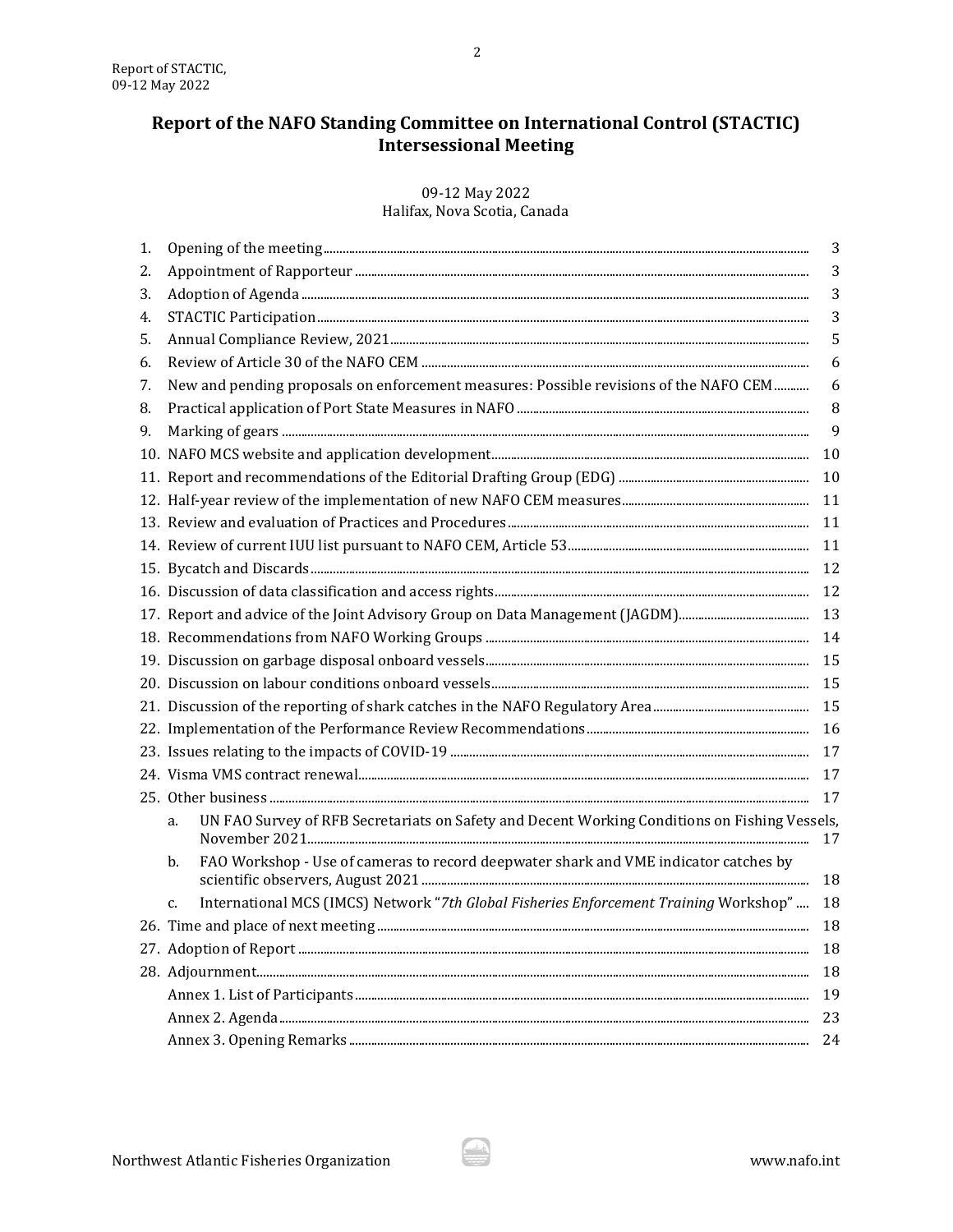# **Report of the NAFO Standing Committee on International Control (STACTIC) Intersessional Meeting**

3

09-12 May 2022

# <span id="page-2-0"></span>**1. Opening of the meeting**

The Chair of STACTIC, Kaire Märtin (European Union) opened the meeting at 12:00 UTC on 09 May 2022. She welcomed the participants present in-person and virtually via WebEx (Annex 1). She acknowledged that this meeting would pose unique challenges as this is the first time NAFO has had an in-person meeting since COVID-19. She also expressed confidence that with the continued cooperation of the delegations, this meeting would be productive despite the ambitious agenda.

Fred Kingston (Executive Secretary) also welcomed the participants. He remarked that this occasion is the first NAFO in-person meeting at the new office located in downtown Halifax and thanked Canada, the NAFO host country, for providing the modernized space.

A minute of silence was held to respect the crew members who lost their lives in the tragic sinking of *Villa de Pitanxo* in the NAFO Regulatory Area in February 2022.

Opening statements of the delegations are presented in Annex 3. The Russian Federation disagrees with opening statements being annexed as the issues raised in the opening statements are not covered by the NAFO Convention and therefore not within the mandate of the NAFO Commission and its bodies. The Russian Federation called on Contracting Parties to work productively on the agenda as adopted and refrain from discussing and expressing opinions on issues not included in the mandate of STACTIC.

# <span id="page-2-1"></span>**2. Appointment of Rapporteur**

The NAFO Secretariat (Ricardo Federizon and Mikaela Soroka) was appointed as rapporteur.

# <span id="page-2-2"></span>**3. Adoption of Agenda**

The provisional agenda, as previously circulated, was adopted without changes (Annex 2).

In accordance with the interim procedure established in 2019, Contracting Parties were asked to identify agenda items they deemed to be of a sensitive nature and, in their opinion, were more appropriate to be discussed in an *in-camera* session.

Recognizing the need for a productive meeting, Contracting Parties agreed that all working papers and agenda items would be discussed in an open session, with the exception of agenda item 5 (2021 Annual Compliance Review), agenda item 6 (Review of Article 30, STACTIC WP 22-05 Rev. 2), agenda item 10 (NAFO MCS Website), and agenda item 23 (Impacts of COVID). Following the protocols adopted at the 2019 Annual Meeting, these agenda items would be discussed in an *in-camera* session restricted to government officials and NAFO Commissioners from each delegation.

To better facilitate and manage the schedule, the Chair proposed, and the Contracting Parties agreed, that the *in-camera* agenda items would be addressed together. The *in-camera* agenda items were addressed on the first day of the meeting.

# <span id="page-2-3"></span>**4. STACTIC Participation**

Pending the resolution of the issue of participation of the various stakeholders in STACTIC meetings, this meeting followed the interim procedure that was agreed in 2019:

*Contracting Parties agreed to follow the procedure established at the 2019 Annual Meeting as an interim solution for this meeting without prejudice to any other future possible decisions about the issue of participation, which was that Contracting Parties identify agenda items and/or working papers which they deemed to be of a sensitive* 

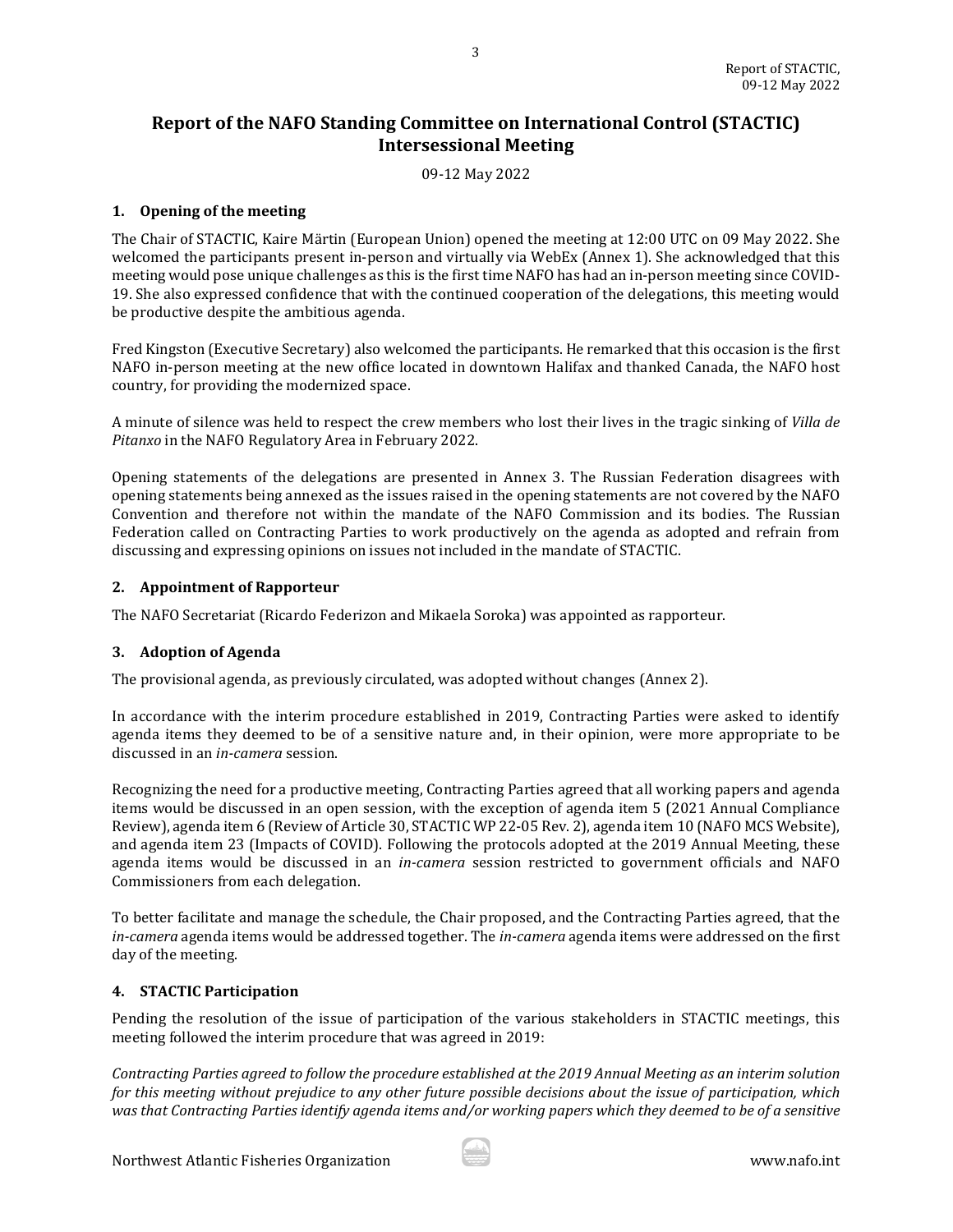*nature and discussed in an in-camera (closed) session. The in-camera (closed) sessions would be restricted to government officials and NAFO Commissioners from each delegation. Following the in-camera (closed) discussions, the Chair would report out the results or recommendations in open session.*

The Secretariat presented STACTIC WP 22-01 which chronicles the efforts in resolving the issue of STACTIC participation since 2018. At the 2021 Annual Meeting it was agreed that Canada, the European Union, Japan, and the United States of America as well as other interested Contracting Parties would continue working on the draft proposal for an updated Rules of Procedure for STACTIC Participation for presentation at this meeting.

The United States of America reported there have been no significant developments since the Annual Meeting. Given the need to advance this important issue and given its impact on other subgroups, the United States of America requested this matter be addressed at the Commission level, so that the Commission can interpret the NAFO Convention and provide guidance to resolve fundamental issues related to the composition of STACTIC delegations and the dissemination of confidential/sensitive information.

The United States of America maintains its position that under the NAFO Convention, Contracting Parties are free to select experts and advisors as members of their delegation, and, therefore, such advisors may attend STACTIC meetings. Each Contracting Party can then develop the necessary safeguards and confidentiality requirements to protect the dissemination of information, pursuant to NAFO CEM Annex II.B – *Rules on Confidentiality*. Any objectionable restriction on this right impinges on a Contracting Party's sovereignty.

According to the United States of America, this issue could easily be resolved if individual Contracting Parties managed their delegation in a manner that addressed their individual disclosure or sharing concerns. But, in order to ensure the spirit and intent of the Convention are upheld, and Contracting Parties' sovereignties are not encroached, the United States of America requested that this matter be raised to the Commission to outline Rules of Procedure for attendance within STACTIC and other relevant NAFO working groups.

The European Union explained that Canada, the United States of America, Japan and the European Union had been working before the 2021 Annual Meeting on draft Rules of Procedures for STACTIC participation and that the main discrepancy at stake is about the participation of commissioners (potentially including nongovernmental officials) in closed sessions. The European Union considers that there are related issues such as access to confidential commercial and personal data (including information on criminal investigations) in working papers; namely information extracted from the MCS Website to which only members of the administrations of the Parties can get access. Discussions on participation of commissioners in closed sessions but with restricted access to confidential information are pending. If the participation in closed sessions is unrestricted, the European Union view is that there would be no difference between closed and open sessions. This might change STACTIC dynamics in terms of general participation of non-governmental officials within delegations of the Parties, richness of the discussions and the need to ensure data confidentiality through aggregation and anonymization. The European Union's view is that these topics remain to be discussed by STACTIC, but it will not block a request to the NAFO Commission if the request mentions these issues. The European Union informed STACTIC that it has asked the NAFO Executive Secretary to ensure that the European Union data extracted from the MCS Website remains undisclosed to non-governmental officials.

# **STACTIC agreed that:**

**STACTIC sends a written request to the Commission prior to the 2022 Annual Meeting requesting assistance of the Commission to come to a resolution regarding participants, other than government officials, in STACTIC Meetings.**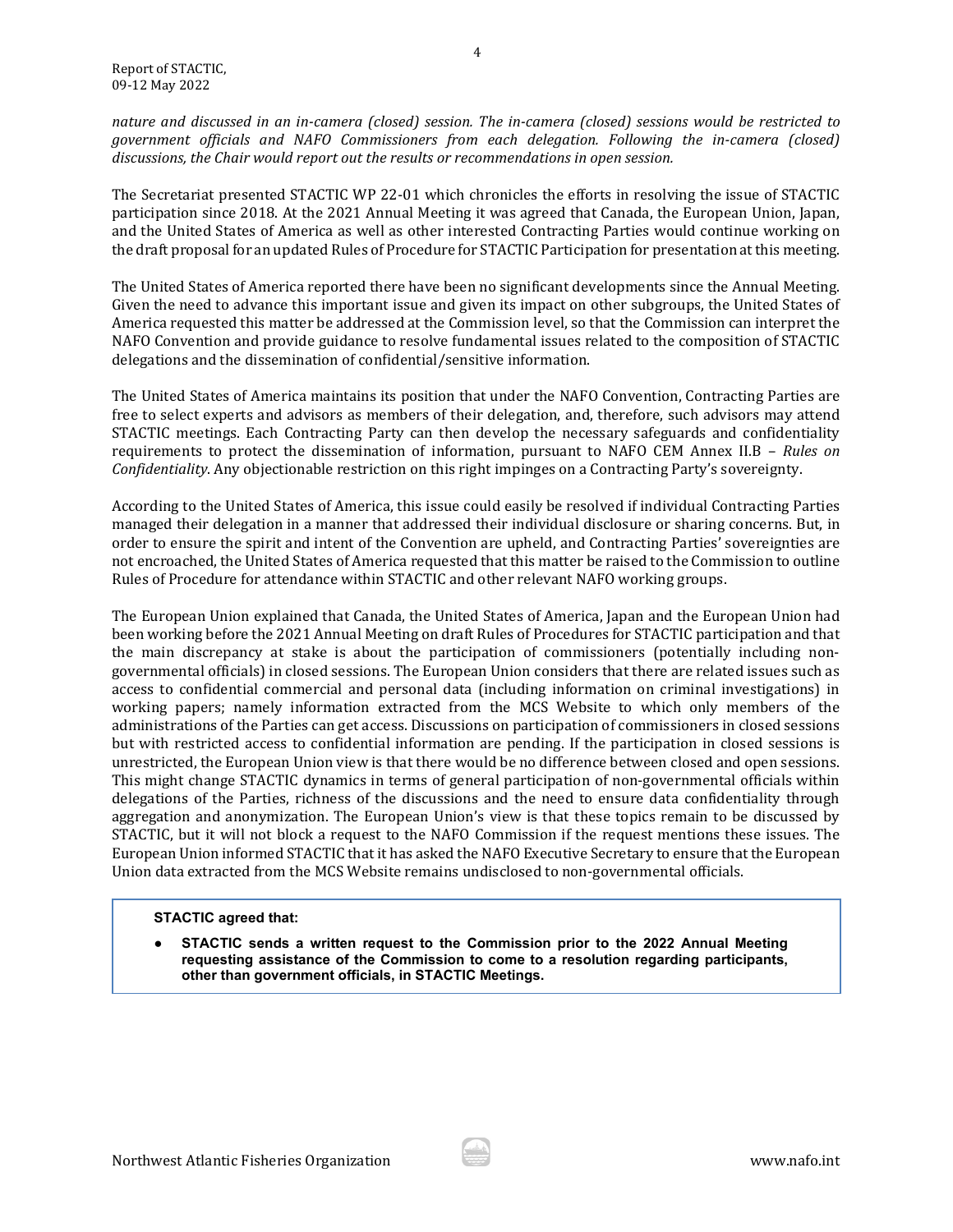### <span id="page-4-0"></span>**5. Annual Compliance Review, 2021**

The Secretariat presented three working papers:

● STACTIC WP 22-02 (Rev.) **–** *DRAFT Compilation of Fisheries Reports 2021*

This working paper is the compilation of the data/information of the 2021 fishing activities in the NAFO Regulatory Area, by fishing trip, as defined in NAFO CEM Article 1.7. Information sources are the vessel monitoring system (VMS), hail messages delivered by the vessels (Vessel Transmitted Information – VTI), fishing logbook (haul by haul) data, Port Inspection Reports, At-sea Inspection Reports and Reports on Dispositions of Infringements provided by the Contracting Parties as per Article 40 of the NAFO CEM, and Trip Observer Reports sent to the Secretariat.

5

● STACTIC WP 22-04 (Rev.) **–** *Summary of Inspection Information for 2021*

This working paper summaries the inspection information for 2021. It consists of the summary of inspections at sea and infringements issued as reported by Contracting Parties with inspection presence, port inspections and infringements issued by port State authorities, disposition of infringements, and hours flown by surveillance aircraft.

● STACTIC WP 22-03 **–** *DRAFT Annual Fisheries and Compliance Review 2022 (Compliance Report for Fishing Year 2021)*

This working paper is the first draft of the Annual Fisheries and Compliance Review that must be finalized by STACTIC at the 2022 Annual Meeting*.* Compliance information contained in this working paper are derived from the two working papers mentioned above.

Discussions on these working papers centered on the process of the development of the Annual Fisheries and Compliance Review. The *NAFO Rules of Procedure: Commission* 5.1(a)–(e) was recalled. The general process is that the Secretariat makes a comprehensive provisional compilation of the relevant reports submitted by Contracting Parties. The *Annual Compliance Report* shall be based on this compilation.

Contracting Parties examined STACTIC WP 22-02 (Rev.) and STACTIC WP 22-04 (Rev.) for accuracy and completeness. Deficiencies in the submission of data/information by Contracting Parties were identified. Some Contracting Parties provided comments and observations on the two working papers. Contracting Parties were urged to review further the relevant portions of the compilation and forward the missing information to the Secretariat by 15 June 2022. The Secretariat reminded STACTIC that the compilation will be transmitted to all Contracting Parties (with vessels anonymized) in accordance with Commission Rules of Procedure 5.1(e), i.e., by 20 June 2022 which is 90 days prior to the 2022 Annual Meeting. Also, preliminary comments were given in STACTIC WP 22-03.

Contracting Parties also provided verbal reports on the impact of COVID-19 in their compliance to the NAFO CEM in 2021. It was decided that as in the previous year, the impacts will be included as an annex to the *2022 Annual Compliance Review of 2021 Fishing Activities in the NAFO Regulatory Area*.

### **STACTIC agreed that:**

- **Contracting Parties forward missing information and comments, if any, on STACTIC WP 22- 02 (Rev.) to the Secretariat by 15 June 2022 for inclusion in the compilation of the 2021 fishing reports.**
- **Contracting Parties report on the impact of COVID-19 on their compliance to the NAFO CEM using the reporting template outlined in STACTIC WP 21-12 and forward them to the Secretariat by 15 August 2022 for inclusion in the** *Annual Fisheries and Compliance Review 2022 (Compliance Report for Fishing Year 2021)***.**

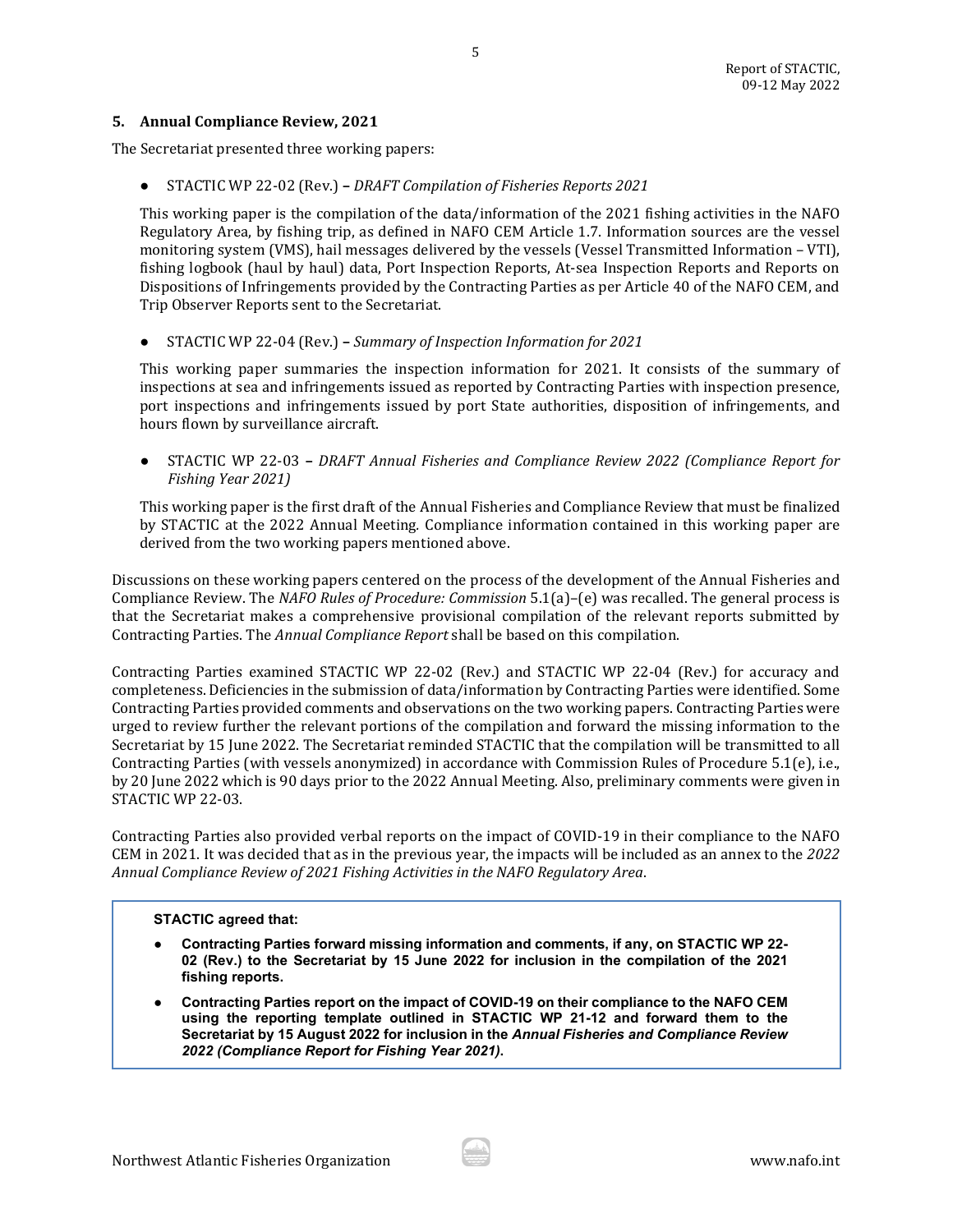### ● **Contracting Parties forward comments on STACTIC WP 22-03 to the Secretariat by 15 August 2022 for incorporation to the** *Annual Fisheries and Compliance Review 2022 (Compliance Report for Fishing Year 2021)***.**

# <span id="page-5-0"></span>**6. Review of Article 30 of the NAFO CEM**

The Secretariat presented two working papers: STACTIC WP 22-05 (Rev. 2) – *Summary of Observer Information for 2021* and STACTIC WP 22-26 – *NAFO CEM Article 30 Trend on Enforcement and Regulations.* 

STACTIC WP 22-05 (Rev. 2) compiles the Contracting Party submissions on compliance to the observer scheme in accordance with Articles 30.10(d) and 30.6(e). It was noted that the submissions did not come in a standardized format. Some reports were in a tabulated format, some were free text format, and some included both. Seven Contracting Parties submitted their reports – Canada, Denmark (in respect of Faroe Islands and Greenland), the European Union, Japan, Norway and the United States of America. The submission of one Contracting Party is missing.

STACTIC WP 22-26 is a tabulation of the observer scheme compliance reports for Contracting Parties from 2019-2021. The tabulation was prepared by the Secretariat to facilitate the discussions on the review of the Observer Program (Article 30) that is required to be conducted in 2022 pursuant to Article 30.19 of the NAFO CEM. Given the impacts of COVID, limited progress had been made on the review, and there was some concern about the feasibility of completing the exercise in 2022.

STACTIC realized that the scope of the review must be agreed first and that the review cannot be accomplished at this meeting. STACTIC agreed to create a small working group whose mandate is to carry out the review. The Terms of Reference will be developed after the STACTIC meeting via correspondence. The working group agreed to have a meeting prior to the 2022 Annual Meeting as it is expected to report to STACTIC in September. Initial consideration was made to include, among others, the following elements in the review: standard reporting template to comply with Article 30.10(d) and 30.6(e), use of cameras by observers, potential use of the Observers Application, simplification of notifications, collection of (Greenland) shark data and Best Practices as recommended by the Joint Catch Estimation Strategy Advisory Group (CESAG). These elements should be considered in the development of the Terms of Reference for the dedicated working group and Canada offered to host this meeting either virtually or in person.

### **It was agreed that:**

- To create a dedicated working group whose mandate is to carry out the review of Article 30 **of the NAFO CEM "***Observer Program***". This working group will meet prior to the 2022 Annual Meeting.**
- In consultation with other Contracting Parties, Canada draft a proposal of the Terms of **Reference intersessionally for the dedicated working group to review Article 30 of the NAFO CEM "***Observer Program***". The proposal of the Terms of Reference will be reviewed by correspondence and the dedicated working group will report at the 2022 Annual Meeting.**
- The following elements should be considered in the proposal of the Terms of Reference for **the dedicated working group to review Article 30 of the NAFO CEM "***Observer Program***"– standard reporting template to comply with Article 30.10(d) and 30.6(e), use of cameras by observers, potential use of the Observers Application, simplification of notifications, collection of (Greenland) shark data and Best Practices as recommended by the Joint Catch Estimation Strategy Advisory Group (CESAG).**

<span id="page-5-1"></span>**7. New and pending proposals on enforcement measures: Possible revisions of the NAFO CEM** 

Three (3) pending proposals, which were deferred from the 2021 Annual Meeting, were discussed:

1. STACTIC WP 21-51 (Rev. 3) **–** *Measures to Improve Data Collection of Bycatch of Sea Turtles, Sea Birds, and Marine Mammal (United States)*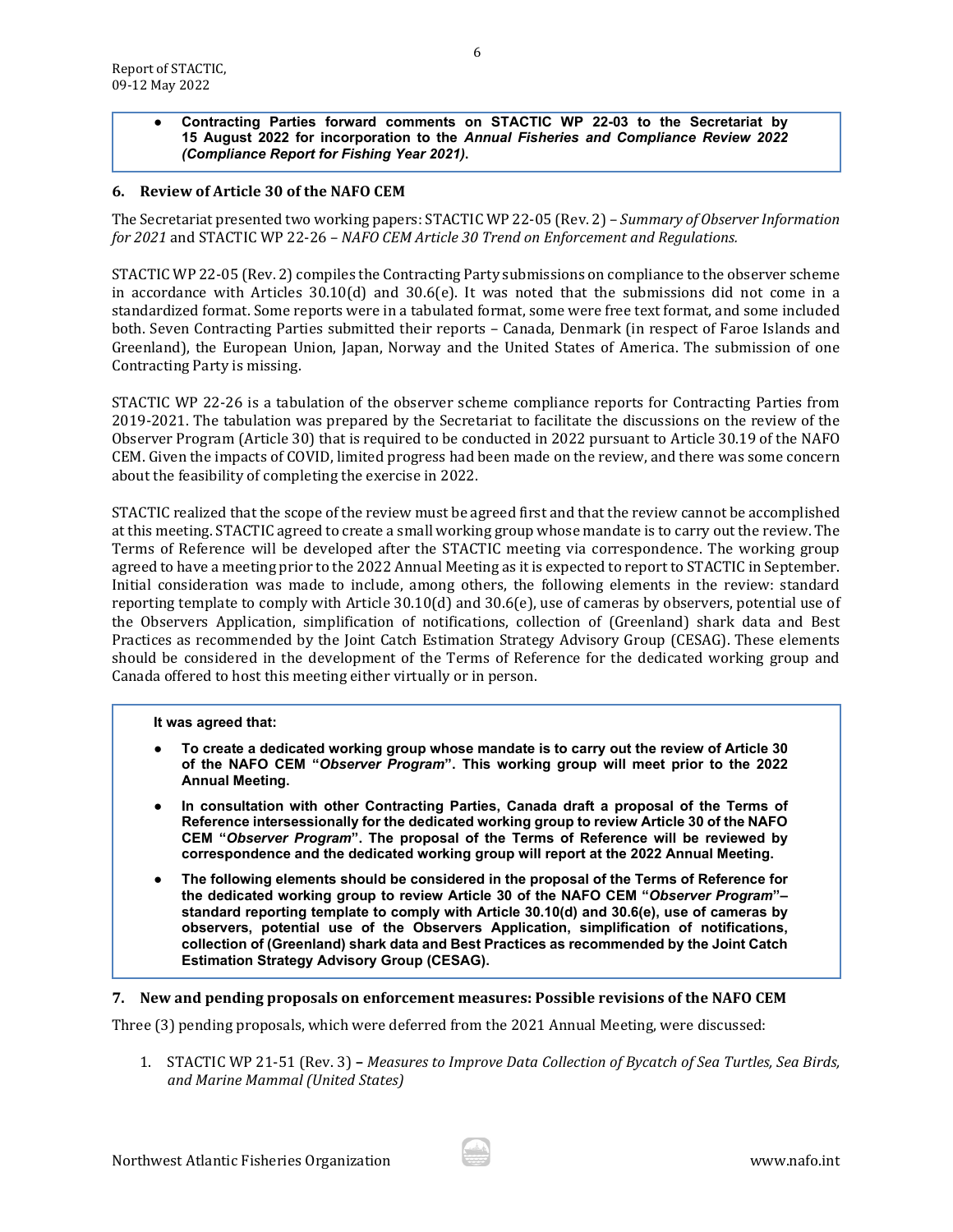To ensure data on bycatch of sea turtles, sea birds, and marine mammals are consistently being collected and reported in NAFO regulatory waters, the United States of America expressed that NAFO CEM Article 30.14 explicitly require observers to collect this data as part of their regular data collection procedures. Some Contracting Parties supported this proposal. One Contracting Party indicated its concerns about singling out these categories of species given that they are covered by the FAO 3-Alpha Species Codes (ASFIS) list and are already expected to be reported by masters and observers. The improvement on data collection would be more a matter of implementation of the observer programme (e.g., training).

# **STACTIC agreed that:**

● **STACTIC WP 21-51 (Rev. 3) will be discussed further at the 2022 Annual Meeting.**

### 2. STACTIC WP 22-21**–** *Proposal for Additional Trip Tow Opportunity*

The United States of America submitted a revised proposal STACTIC WP 22-21 that sought two one-hour trial tows upon a vessel's first entrance into the Division. The United States of America suggested that this approach would provide vessels with added flexibility to determine catch composition and that the limited fishing time would assist in mitigating bycatch. Contracting Parties thanked the United States of America for its proposal. Some Contracting Parties expressed concern that one-hour tow times would not be sufficient to gauge catch composition. Additionally, many Contracting Parties were concerned that it would create some internal inconsistency with the existing 3-hour trial tow in Article 6 of the NAFO CEM. The United States of America thanked the Contracting Parties for their feedback.

### 3. STACTIC WP 21-56 **–** *Proposal for Trial Tow and Squid Fishery*

Japan re-introduced STACTIC WP 21-56 stating that no real changes or updates were made to their proposal.

As both STACTIC WP 21-56 and STACTIC WP 22-21 are proposals for trial tows, it was suggested by a Contracting Party that the working papers be merged into one proposal. Japan and the United States of America merged STACTIC WP 22-21 and STACTIC WP 21-56 to table a joint proposal outlined in STACTIC WP 22-29 – *Proposal for additional trial tow opportunities*. Some Contracting Parties indicated that they need more time to reflect on this proposal.

# **STACTIC agreed that:**

# ● **STACTIC WP 22-29 will be discussed further at the 2022 Annual Meeting.**

Three (3) new proposals were tabled and discussed:

### 1. STACTIC WP 22-23 **–** *Research vessels (NAFO CEM: Article 4)*

This proposal from the European Union pertains to control measures on research vessels. Canada wondered whether this proposal, in its current form, is outside the purview of STACTIC because of its reference to the Scientific Council. Canada and the United States of America indicated that minor modifications may be needed to the proposal, and it is willing to work intersessionally with the European Union to find a way forward. Norway indicated that the Scientific Council's opinion on the proposal should be sought. Denmark (in respect of Faroe Islands and Greenland) indicated that they have no mandate to undertake the proposal as it stands. The European Union agreed to revise the proposal based on the comments from other Contracting Parties so that this can advance at the 2022 Annual Meeting.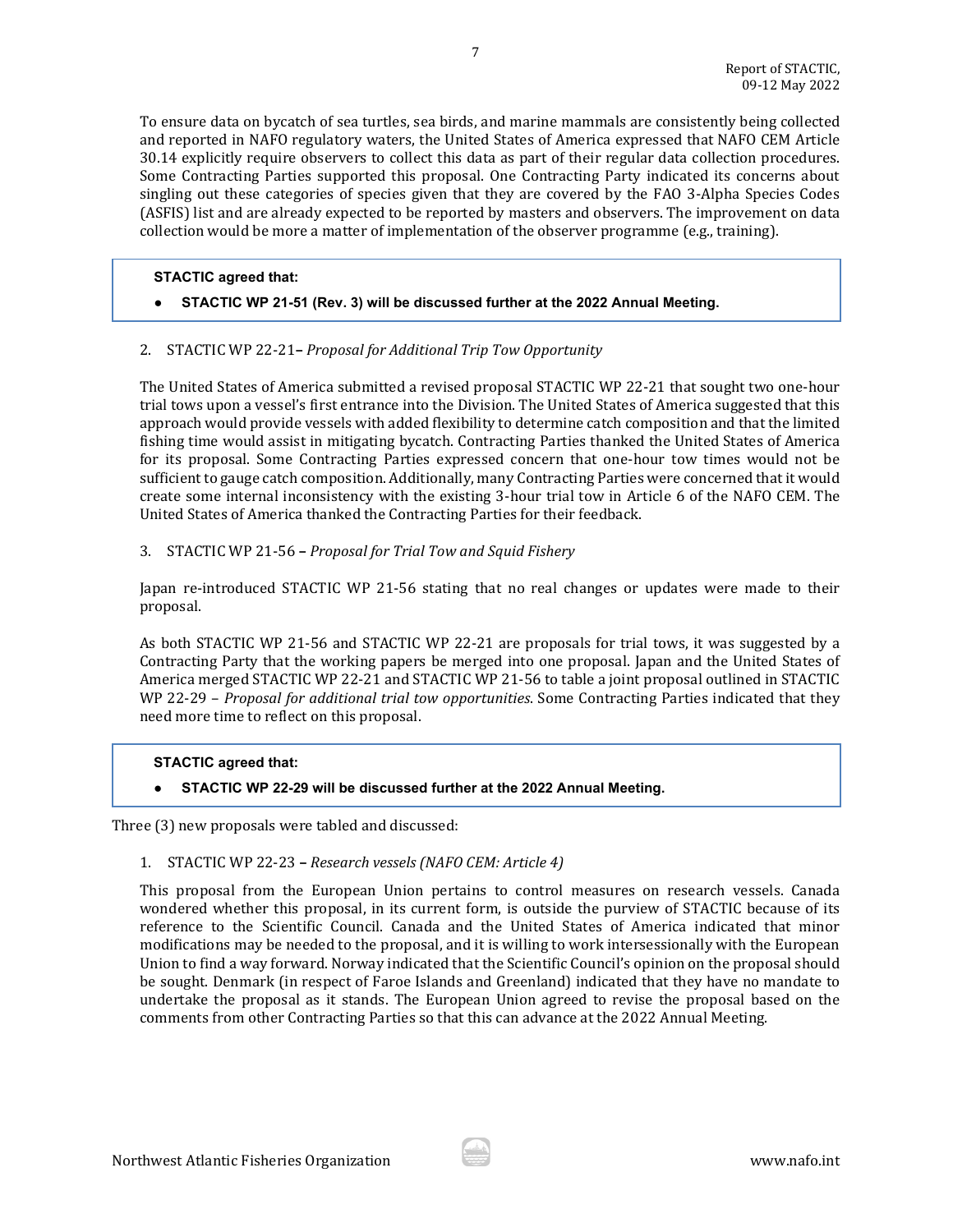#### **STACTIC agreed that:**

- **STACTIC, through a letter from the Chair, will forward the draft proposal (STACTIC WP 22- 23) to the Scientific Council for comments before the 2022 Annual Meeting, noting that it has not been endorsed by STACTIC yet.**
- The European Union revise the draft proposal (STACTIC WP 22-23) based on the comments **from other Contracting Parties so that this can advance at the 2022 Annual Meeting.**
- 2. STACTIC WP 22-24 **–** *Streamlining the Notification Process for Observer Deployments: (NAFO CEM Article 30 and Annex II.F2)*

This proposal from Canada intends to relieve the administrative burden of Contracting Parties. Norway and Denmark (in respect of Faroe Islands and Greenland) noted that the proposed addition of the field ON (name of observer) in the Catch on Entry report could pose some difficulties due to the scheduling of the deployment of observers. Norway remarked that the name of the observer is already indicated in the observer reports. Canada indicated that it would work intersessionally with other Contracting Parties to modify the proposal.

### **STACTIC agreed that:**

- **Canada would work intersessionally with other Contracting Parties and bring forward a modified proposal of STACTIC WP 22-24 at the 2022 Annual Meeting.**
- 3. STACTIC WP 22-25 **–** *Addition of Date of Capture to Product Labelling Requirements (NAFO CEM Article 27.34)*

Canada noted that the requirement of "date of capture" already exists for shrimp, and it should be extended to other stocks. Denmark (in respect of the Faroe Islands and Greenland) noted that nearly all labelling is now done electronically and in real time, so this proposal is a challenge. The European Union indicated that it would need more time to look at the possible impacts on current practices on board and scenarios. Canada expressed its willingness to compromise, perhaps for it to be applied only to selected stocks. Canada indicated that it would work intersessionally with other Contracting Parties to modify the proposal.

# **STACTIC agreed that:**

● **Canada would work intersessionally with other Contracting Parties and bring forward a modified proposal of STACTIC WP 22-25 at the 2022 Annual Meeting.**

### <span id="page-7-0"></span>**8. Practical application of Port State Measures in NAFO**

Canada reported that it has no major concern with the port State Measures but is concerned with the delays on the correspondence and the 3-day prior entry to allow the necessary movement of documents. Masters may need further education on the process regarding the movement of documents.

Denmark (in respect of Faroe Islands and Greenland) indicated that it noticed that control authorities have different ways of calculating percentages on PSC3s with respect to over and under reporting on the PSC3. It agreed to present a working paper at the 2022 Annual Meeting on this matter.

The European Union reported about the implementation of the Port State Measures Agreement (PSMA) and the FAO Global Information Exchange System (GIES) including its ongoing testing in cooperation with certain RFMOs. The European Union suggested that the Secretariat should engage with FAO on this matter. The European Union considers that the PSC platforms should be compatible and able to electronically exchange the PSC information in standardised formats.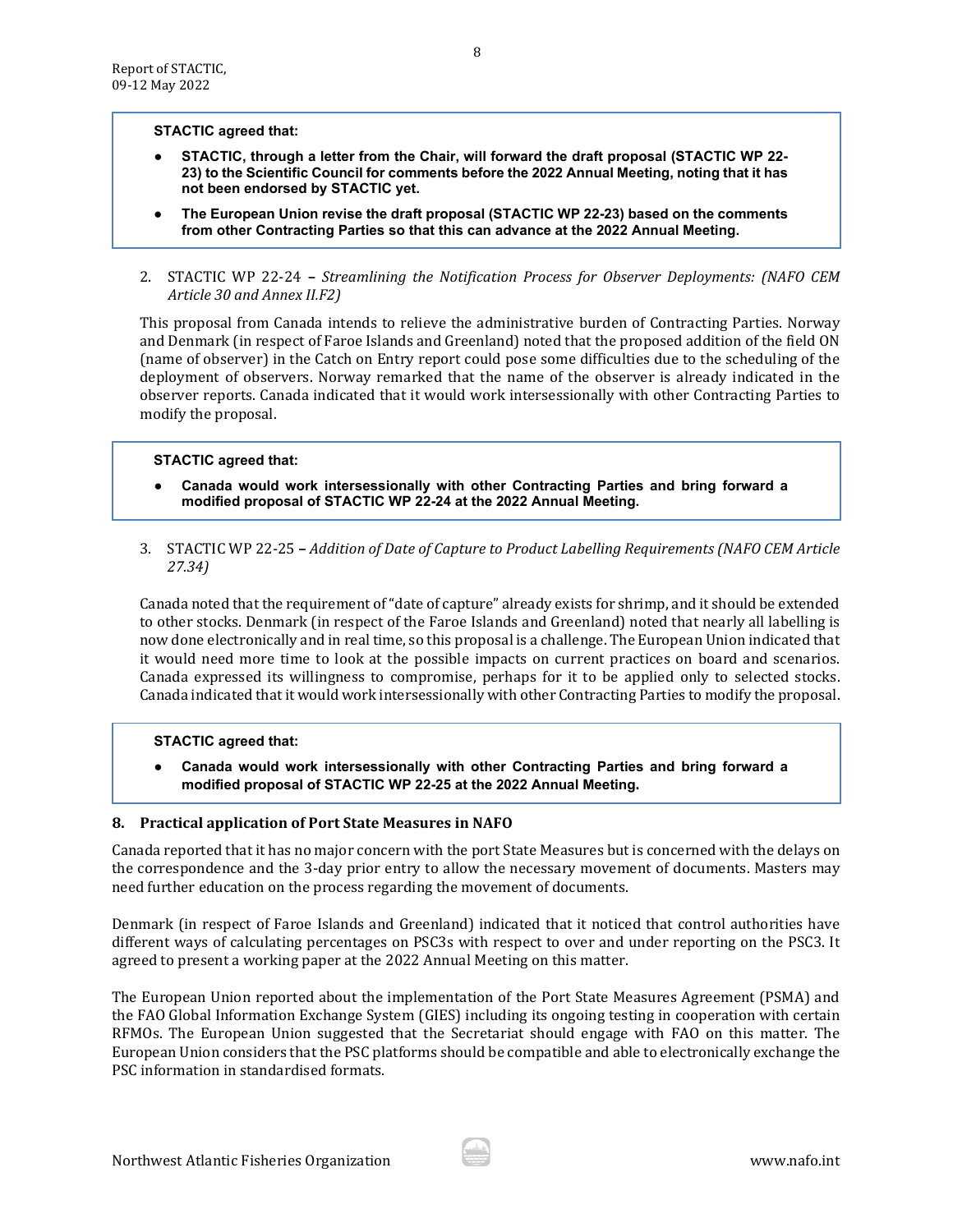Norway suggested that the Secretariat reach out to NEAFC as it has in place a well functioning and efficient electronic system for port State control, which has been effective for several years, and that the NAFO and NEAFC requirements are quite similar. Norway further noted that there is ongoing work on the possibility of linking the NEAFC port State control system to GIES to avoid double reporting, and that this could be useful for NAFO as well.

Denmark (in respect of Faroe Islands and Greenland) noted that the NEAFC PSC system is implemented as a web-based system, and is very easy to use, and urged NAFO to implement the same system as NEAFC.

The Secretariat indicated that it has conducted a preliminary evaluation of the NEAFC system in the past. It can not be easily implemented in NAFO unless there is a major restructuring, due to different hardware and software technologies being used. The Secretariat also noted that perhaps a small service contract could assist in moving this forward.

# **STACTIC agreed that:**

- **The Secretariat would reach out to NEAFC on their PSC system and the FAO on its Global Information Exchange System (GIES) to streamline the PSC process in NAFO and provide an update at the 2022 Annual Meeting.**
- **Denmark (in respect of Faroe Islands and Greenland) to present a working paper at the 2022 Annual Meeting on calculating percentages in PSC3s with respect to over and under reporting in PSC3.**

### <span id="page-8-0"></span>**9. Marking of gears**

At the 2021 Annual Meeting, it was agreed to continue discussions on the marking of gears at this meeting, specifically on the possible insertion of a reference to the *FAO Guidelines on the Marking of Gears* under Article 13.10 of the NAFO CEM. The Secretariat will compile the information on the marking requirement in Article 13.10 using FAO Guidelines and Contracting Parties' feedback for presentation at the 2022 Annual Meeting. Canada suggested a template be used for this compilation.

Japan remarked that STACTIC should consider the amendment, taking into account the necessity and likelihood of risk that each fishing gear type may pose. Denmark (in respect of Faroe Islands and Greenland) noted that only Iceland marks longlines electronically and perhaps the marking can be extended. The European Union indicated that FAO Guidelines are a tool for policymakers to establish a marking system, but they do not contain marking rules like those in the *Convention on Conduct of Fishing Operations in the North Atlantic*, so they are not equivalent references, and one cannot replace the other.

The Chair noted that the following Contracting Parties have already submitted documents related to domestic practices of marking: Canada, Denmark (in respect of the Faroe Islands and Greenland), the European Union, Iceland, Russian Federation, United Kingdom and the United States of America.

As suggested by the Chair, it was agreed that the Secretariat conducts a comparative analysis of the two documents (*Convention on Conduct of Fishing Operations in the North Atlantic* and the *FAO Voluntary Guidelines on the Marking of Fishing Gear*) as well as marking practices of the Contracting Parties to be presented at the next meeting. Canada suggested a template of alignment be used to conduct the analysis.

### **STACTIC agreed that:**

- **The Secretariat will develop a template to compile the information on the marking requirement in Article 13.10 using FAO Guidelines and Contracting Parties' feedback for presentation at the 2022 Annual Meeting.**
- **Contracting Parties will submit any outstanding domestic information on the marking of gears using the template provided by the Secretariat.**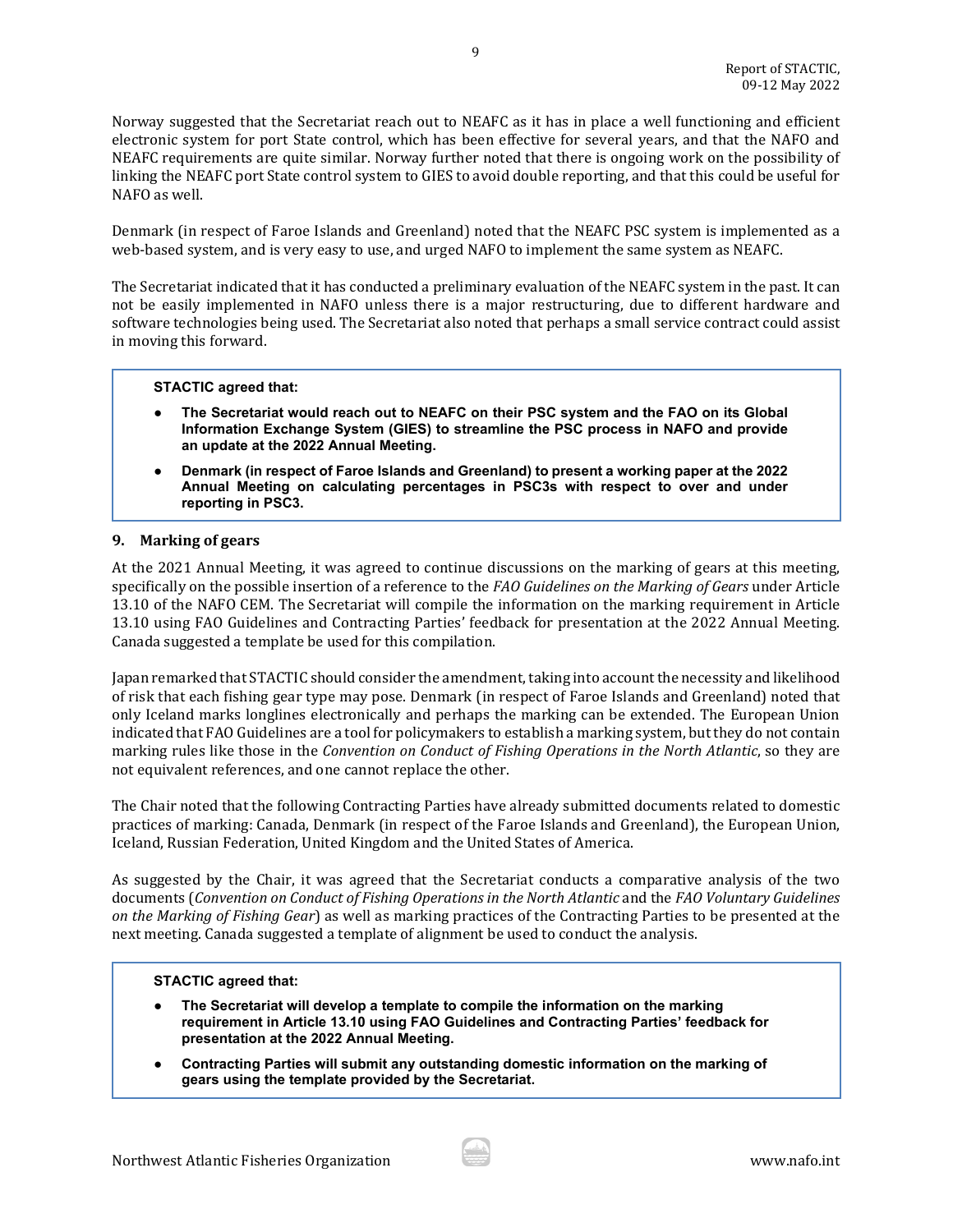● **The Secretariat conducts a comparative analysis of the two documents (Convention on Conduct of Fishing Operations in the North Atlantic and the FAO Voluntary Guidelines on the Marking of Fishing Gear) as well as the marking practices of the Contracting Parties to be presented at the 2022 Annual Meeting.**

### <span id="page-9-0"></span>**10. NAFO MCS website and application development**

The Secretariat presented an overview of some of the latest enhancements to the MCS Website requested by the European Union. A project status update was also provided for the Observer and electronic Port State Control applications. Contracting Parties thanked the Secretariat for the presentation. Canada mentioned their continued support for the Observer application. The European Union thanked the useful improvements done by the Secretariat and noted that other elements can be added with regard to the Others Quota uptake. Contracting Parties supported the Secretariat to continue work on the MCS Website enhancements and the Observer application.

#### **STACTIC agreed that:**

The Secretariat continues the work on the enhancements to the MCS Website and the **Observer application.**

### <span id="page-9-1"></span>**11. Report and recommendations of the Editorial Drafting Group (EDG)**

The Chair of the EDG, Patrick Moran (United States) reported the outcomes from the last meeting that was held in November 2021 (STACTIC WP 21-57). The EDG made some minor editorial changes for clarity and consistency throughout the 2022 NAFO CEM.

In STACTIC WP 21-57, the EDG forwarded to STACTIC two editing items for further review and consideration:

- 1. Suggested edits in Article 13.10(a) and
- 2. Insertion of Subarea 6 in the caption of Annex I.A in consideration of the inclusion of alfonsinos in Subarea 6 in the quota table.

In regards to the first item, the STACTIC discussion is reflected in agenda item 9. In regards to the second item, STACTIC agreed that STACTIC WP 22-07, regarding the insertion of Subarea 6 in the caption of Annex I.A of the NAFO CEM, will be sent to the Commission for adoption at the 2022 Annual Meeting.

At the EDG meeting, the Secretariat was requested to provide a list of NAFO CEM articles where "fly its flag" occurs in the NAFO CEM. The list is presented in STACTIC EDG WP 21-04. The EDG will work on the list with the goal of bringing a proposal for article revisions at the 2022 Annual Meeting. This exercise is being undertaken in response to Recommendation 21 of the 2018 NAFO Performance Review.

Another issue that was brought to the attention of STACTIC is regarding the lost gear map. The EDG noted that the STACTIC decision to post the lost gear map to the NAFO public website contradicts the text in Article 13.15 of the NAFO CEM (STACTIC WP 22-08 Rev.).

Discussions on the lost gear map continued at this meeting. The United States of America expressed concern with sharing vessel or Contracting Party-specific data on the public map. An option is to prepare two versions, one for the public website and one for the secured website. Canada expressed also that longline gear types could be consolidated, and that lost gear positions should be limited to those in the NAFO Regulatory Area. STACTIC WP 22-08 (Rev.) attempts to address the issue. The United States of America agreed to draft a proposal to modify Article 13 for the 2022 Annual Meeting.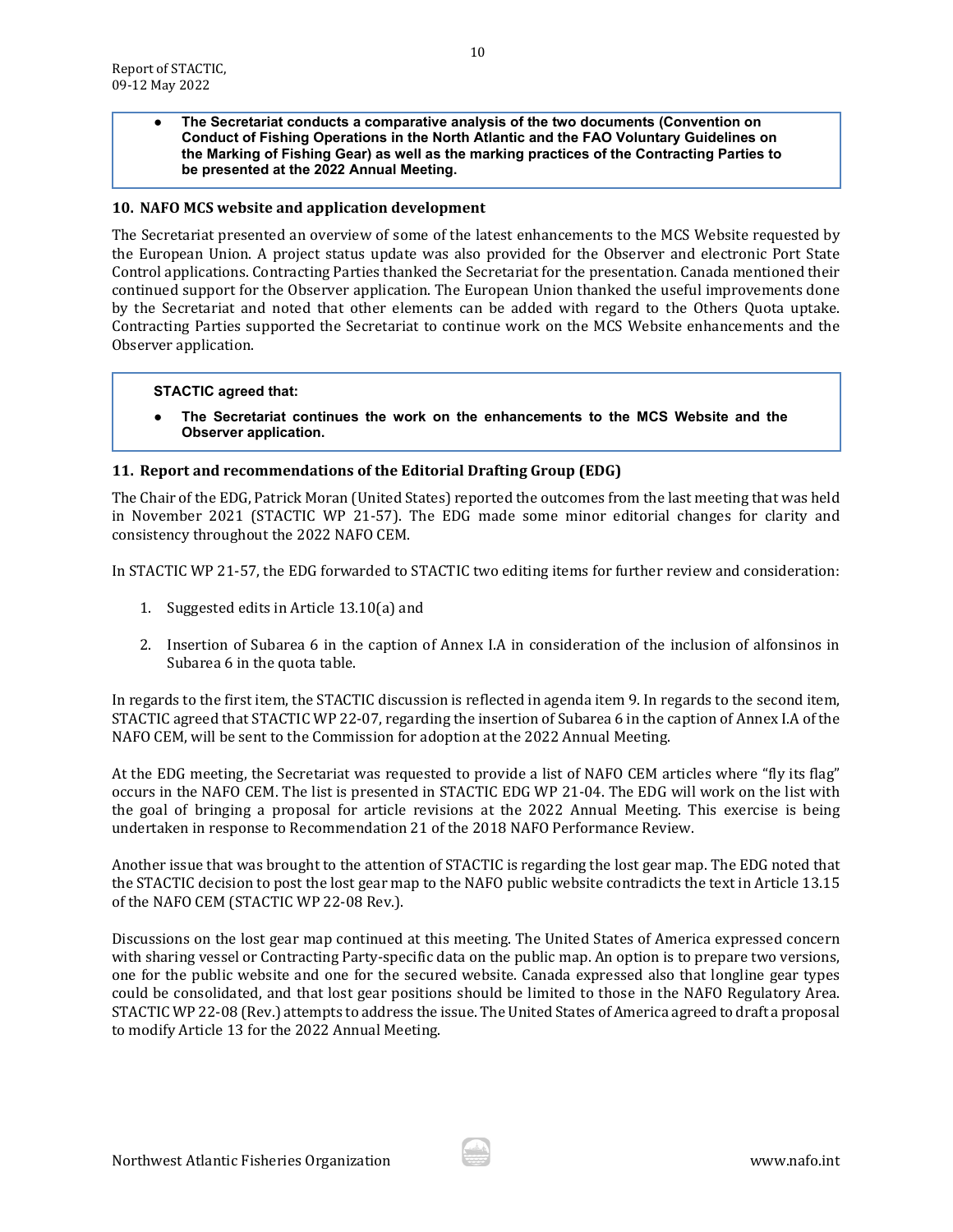**STACTIC agreed that:**

● **STACTIC WP 22-07, regarding the insertion of Subarea 6 in the caption of Annex I.A of the NAFO CEM, will be sent to the Commission for adoption at the 2022 Annual Meeting.**

11

- The EDG will work intersessionally on the list of NAFO CEM articles where "fly its flag" **occurs in the NAFO CEM (STACTIC EDG WP 21-04) with the goal of bringing a proposal for article revisions at the 2022 Annual Meeting.**
- **STACTIC continue discussions on the lost gear map (STACTIC WP 22-08 Rev.) and the United States of America will draft a proposal to modify Article 13 of the NAFO CEM for presentation at the 2022 Annual Meeting.**

#### <span id="page-10-0"></span>**12. Half-year review of the implementation of new NAFO CEM measures**

No substantive issue was discussed on this agenda item.

#### <span id="page-10-1"></span>**13. Review and evaluation of Practices and Procedures**

This is a standing agenda item with the intention of providing Contracting Parties with the opportunity to share their practices and procedures. Contracting Parties can submit relevant documents to the Secretariat to augment the ones on the NAFO members pages.

Contracting Parties reviewed the list of shared documents that are available on the NAFO Members' pages. Some Contracting Parties submitted new documents to share and advised the Secretariat to remove obsolete ones. It was decided that some documents can be made public while others need to remain on the secure section of the website. In this regard, Contracting Parties identified these documents, and they are listed in STACTIC WP 22-09 (Rev. 4).

Any Contracting Party can request to have their own material on the Practices and Procedures page posted to the NAFO public website going forward.

#### **STACTIC agreed that:**

- **The Secretariat would use STACTIC WP 22-09 (Rev. 4) to determine which information may be posted to the public website, and which information should be retained on the NAFO Members' pages for presentation at the 2022 Annual Meeting.**
- The review and evaluation of practices and procedures remain a standing item on the **agenda for future meetings.**

#### <span id="page-10-2"></span>**14. Review of current IUU list pursuant to NAFO CEM, Article 53**

The Secretariat presented STACTIC WP 22-10 highlighting both the current NAFO IUU and Provisional lists. It was pointed out that the vessel *Eros Dos* was removed from the NAFO IUU list, as it was removed by NEAFC from its list due to evidence that it was scrapped.

STACTIC WP 22-22 a proposal on the "*Inclusion of vessels from IUU lists of other RFMOs into the NAFO IUU list*" by Norway, the European Union and the United States of America was presented by Norway. Contracting Parties agreed in principle with the suggested edits to the NAFO CEM but wanted more time to reflect.

The Secretariat presented STACTIC WP 22-20 (Rev.) as an information paper on a project by the International MCS Network on advancing the utility of RFMO IUU Vessel lists. Contracting Parties thanked the Secretariat for the update and expressed support for this project. The Secretariat agreed to share the upcoming draft report as well as provide an update to STACTIC at the 2022 Annual Meeting.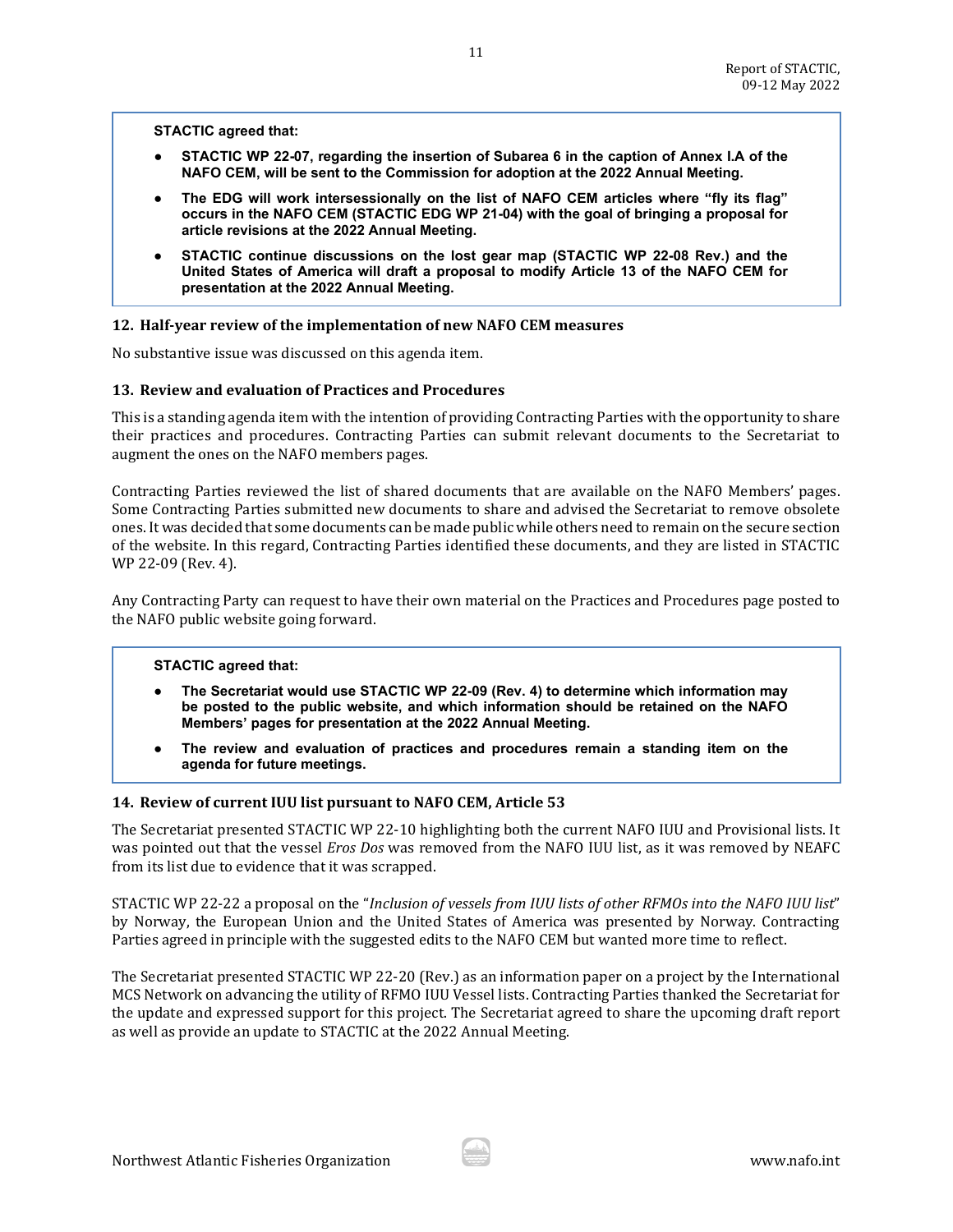**STACTIC agreed that:** 

- **STACTIC WP 22-10 would remain open for further discussion at the 2022 Annual Meeting.**
- **Contracting Parties would review the text and send comments on STACTIC WP 22-22 to Norway, the European Union and the United States of America in advance of the 2022 Annual Meeting.**
- **The Secretariat would provide an update and draft report from the International MCS Network project on advancing the utility of RFMO IUU Vessel lists at the 2022 Annual Meeting.**

# <span id="page-11-0"></span>**15. Bycatch and Discards**

Discussions under this agenda item focused on landing obligations and, specifically, on the request from the Commission with regard to what control elements would be necessary for NAFO to consider a landing obligation policy.

The European Union reported that although considerable progress had been made up to the 2021 Annual Meeting, there has been limited developments since the creation of STACTIC WP 21-53. There are still some pending contributions concerning domestic practices on landing policy.

It was acknowledged that this topic is quite technical, and a second dedicated meeting is needed in order to make progress. The United States of America remarked that this document is a good starting point, as it highlights not only the enforcement considerations of a potential discard ban, but also the need to fully consider the associated management issues in tandem and encouraged that these issues be discussed in the Commission and Scientific Council.

To facilitate the ongoing dialogue of a discard policy, STACTIC agreed to the creation of a dedicated working group which may be held back-to-back with the working group on the Observer Program Review. The terms of reference would be developed after the STACTIC meeting by correspondence.

Canada commented that there remain divergent views among Contracting Parties on discards. Several Contracting Parties expressed support and willingness to participate in the dedicated working group meeting.

# **STACTIC agreed that:**

- In consultation with other Contracting Parties, the European Union draft a proposal of the **Terms of Reference intersessionally for the dedicated working group to advance the discussions on the landing obligations policies as outlined in STACTIC WP 21-53. The proposal of the Terms of Reference will be reviewed by correspondence and the dedicated working group will report at the 2022 Annual Meeting.**
- The dedicated working group meeting will be held in advance of the Annual Meeting and **may be held back-to-back with the working group meeting on the Observer Program Review.**

# <span id="page-11-1"></span>**16. Discussion of data classification and access rights**

The Secretariat presented STACTIC WP 22-13 detailing an update on the work of the *Ad Hoc* virtual NAFO Website Re-Design Working Group: Data Classification.

The *Ad Hoc* virtual Working Group met 12 April 2022 via WebEx. The focus of its meeting was to develop a policy regarding the posting and distribution of meeting documentation, and thereby enhance the transparency of the Organization. In this regard, the *Ad hoc* Virtual Working Group will present a hybrid meeting documentation policy as a possible viable solution, which could ensure transparency without impeding efficiency, to STACFAD for consideration and adoption at the 2022 Annual Meeting of NAFO.

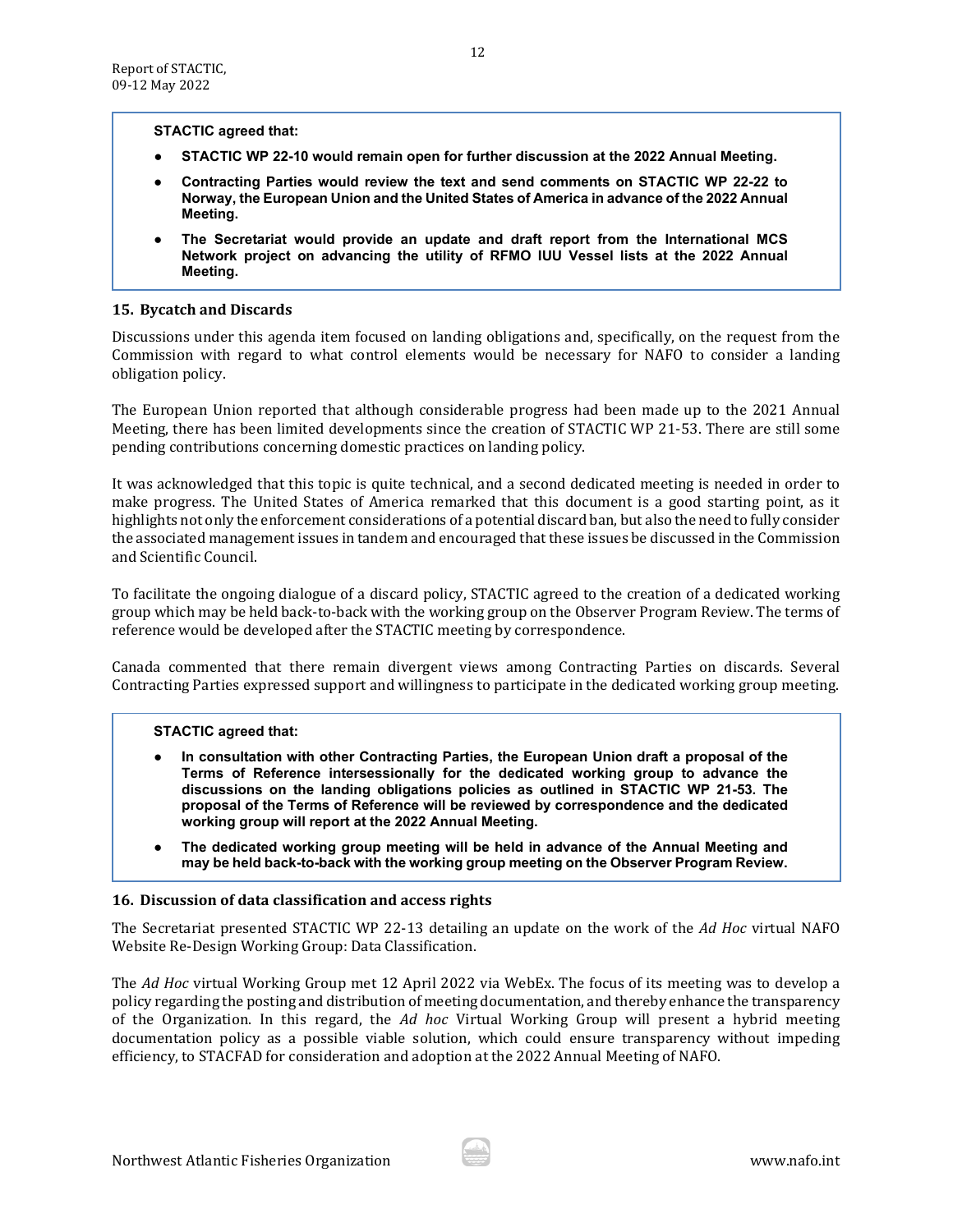It was noted that the proposed *Ad hoc* Virtual Working Group recommendation will have limited potential impact to STACTIC. Its basis is similar to the recommendation of STACTIC adopted at the 2019 Annual Meeting of NAFO "*Any Contracting Party can request to have their own STACTIC working papers posted to the NAFO public website going forward*."

The United States of America enquired whether the *Ad hoc* Virtual Working Group had discussed how the recommendation could be applied to working papers prepared by the Secretariat. The Secretariat replied that this issue had not been addressed by the working group but added that it will be raised at the next meeting of the *Ad hoc* working Group.

Regarding the posting of research vessel information to the public website (STACTIC WP 21-46), Contracting Parties were in favor of posting future research vessel information publicly, provided it would not apply retroactively. The EDG was requested to review the NAFO CEM to ensure that no amendments are required for adoption of STACTIC WP 21-46 to ensure and report back to STACTIC at the 2022 Annual Meeting.

### **STACTIC agreed that:**

- **The Secretariat would use STACTIC WP 22-09 (Rev. 4) to determine, on the basis of the Contracting Party feedback, which information may be posted to the public website, and which information should be retained on the NAFO Members' pages.**
- **Any Contracting Party can request to have their own material on the Practices and Procedures page posted to the NAFO public website going forward.**
- The EDG to review the NAFO CEM to ensure that no amendments are required for adoption **of STACTIC WP 21-46 and report back to STACTIC at the 2022 Annual Meeting.**
- **The Ad Hoc virtual NAFO Website Re-Design Working Group: Data Classification would discuss at its next meeting how the NAFO Meeting Documentation Policy would apply to working papers prepared by the Secretariat.**

# <span id="page-12-0"></span>**17. Report and advice of the Joint Advisory Group on Data Management (JAGDM)**

The vice-Chair of JAGDM (Natasha Barbour, Canada) presented an update from the JAGDM meeting held on 26 Oct 2021 (COM Doc. 21-22). Two items that STACTIC asked JAGDM to provide on the technical implications were discussed, specifically – any possible technical issues with a definition change for the RA field in the Catch On Exit (COX) message outlined in STACTIC WP 21-36, and the analysis on the consistency of the COX message for NEAFC and NAFO, including NEAFC's FLUX Area Exit message. Both items required more research. Concerning the COX's RA field definition, the European Union proposed to JAGDM also consider that a CAT message should be used for the vessel's last catch if the RA field is different than the division of the vessel's final catch of the trip. The in-person JAGDM meetings were postponed until the Fall of 2022. Before the 2022 NAFO Annual meeting, the two items will be discussed via email correspondence to reach a conclusion. If technical advice cannot be concluded via email, a web conference will be arranged to discuss these two items. The outcome of the JAGDM meeting will be reported to STACTIC at the 2022 Annual Meeting.

Concerning the COX's RA field definition, the European Union proposed to ask JAGDM also about a potential alternative approach: the IT implications of restricting the possibility by NAFO masters to use the COX message to report the last CAT information (using a CAT message instead) if the catching and exit area differ.

Concerning the vacant Chair for JAGDM, it was agreed to be a rotating Chair on a strict 2-year cycle (defaulting to a 1-year rotation if no candidate could be found otherwise). The order of the Chair would be alphabetical; Iceland and Canada were considered recent Chairs; therefore, other Contracting Parties were asked to start the cycle of chairing.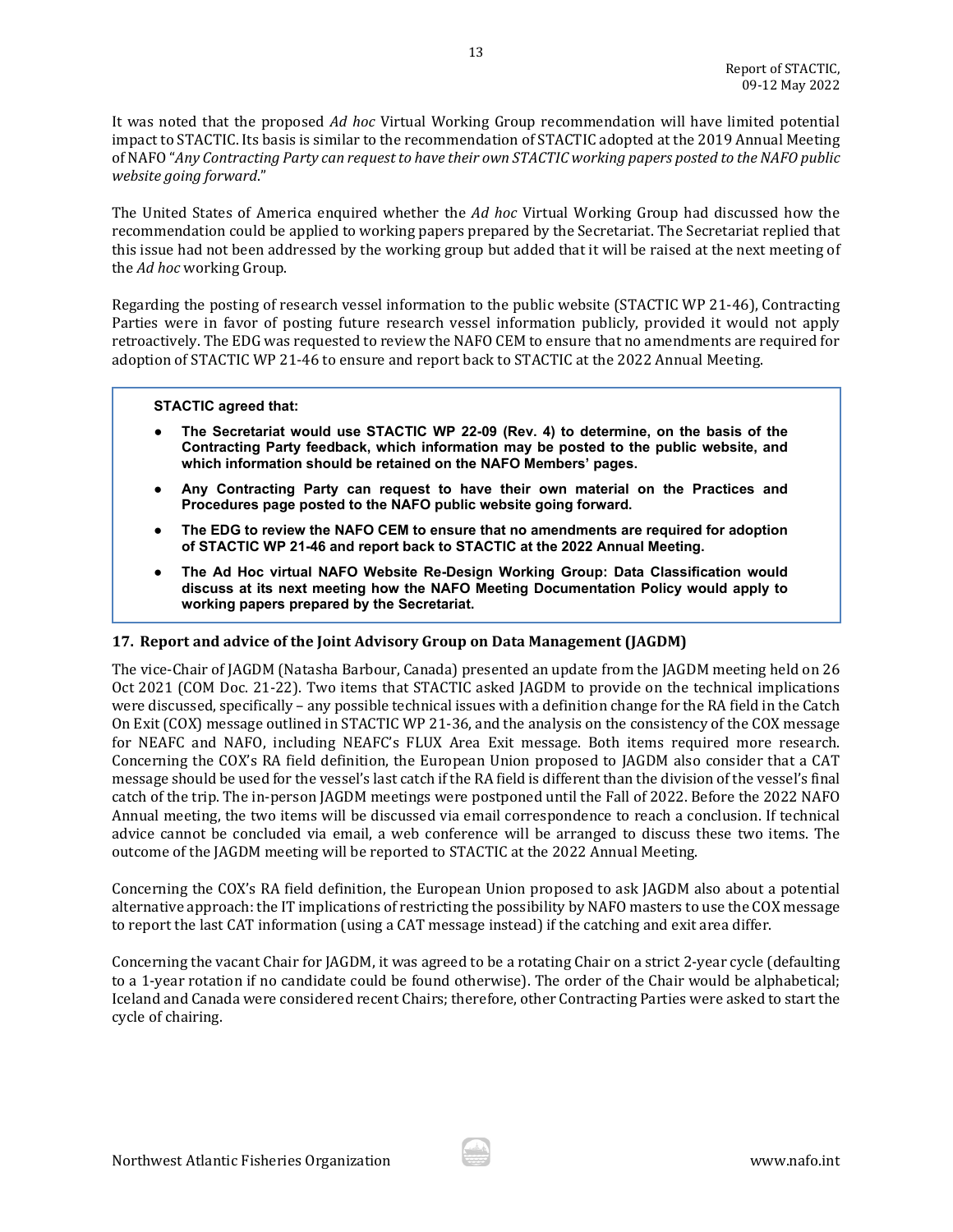### **STACTIC agreed that:**

● **A modified request including a question on potential IT implications of restricting the possibility by NAFO masters to use the COX message to report the last CAT information (using a CAT message instead) if the catching and exit area differ be forwarded to JAGDM, and hopefully will be discussed in JAGDM prior to the 2022 Annual Meeting.**

#### <span id="page-13-0"></span>**18. Recommendations from NAFO Working Groups**

Two working papers were discussed under this agenda item: STACTIC WP 22-14 and STACTIC WP 22-15.

In STACTIC WP 22-14, the Joint Working Group on Ecosystem Approach Framework to Fisheries Management (WG-EAFFM) recommends inserting a footnote in Annex II.N (Fishing logbook) of the NAFO CEM to clarify and match the definition of Start and End of fishing in Annex II.M. At the 2021 Annual Meeting, input from Contracting Parties was sought regarding their domestic definition of Start and End of fishing operations for towed gears. From the input and the subsequent discussion, it was realized that Contracting Parties apply varying understandings with regard to what the masters are expected to report, notably from the initial deployment until the full retrieval of the net versus from the moment the net reaches the fishing depth until the beginning of the retrieval. The European Union expressed concerns on the controllability of the activity within VMEs if operators were able to claim that there was not fishing activity because the gear was not fully deployed, or the retrieval had already started. Several Contracting Parties expressed the possibility to request observers to collect both reference periods. It will be difficult to implement and enforce a standard definition since it must be reported by the fishing masters.

The United States of America remarked that the concepts of tow time and fishing time are important, and information should be uniformly collected, as there are scientific implications. The United States of America volunteered to draft a proposal for review at the 2022 Annual Meeting.

The Chair requested the Secretariat to compile the domestic definitions of start and end times of fishing operations, particularly on trawl and longline gears, to forward to the WG-EAFFM.

In STACTIC WP 22-15, there are two CESAG recommendations: 1) on practicality of adding codend mesh size or hook size to Annex II.N template, and 2) on review of current measures relating to reporting catch by NAFO Division.

STACTIC considers it practical to add codend mesh size to the reporting requirements. However, there is no universal standard of measurement for hook size even if these data are to be collected by observers and it is relevant information for fisheries management. Several Contracting Parties indicated that they require masters to report hook sizes even if not covered by the NAFO CEM, while others would need more time to check this. It was suggested that the trade name of the hook can be indicated instead. In regards to the measures relating to reporting catch by NAFO Division, the newly created working group on the Review of Article 30 "*Observer Program*" might consider discussing this as part of the scope of the review.

### **STACTIC agreed to:**

- **Transmit to CESAG the view that mesh size could be added to Annex II.N template and that it would be necessary, and of added value, to have a standard definition of hook size to be used by observers and so it can be considered to be included in Annex II.N template as a reporting requirement for masters. CESAG is invited to propose a definition of the hook size.**
- **The Secretariat compile the domestic definitions of start and end times of fishing operations, particularly on trawl and longline gears, to forward to the WG-EAFFM.**
- **The United States of America to draft a proposal on the collection of tow and fishing times for presentation at the 2022 Annual Meeting.**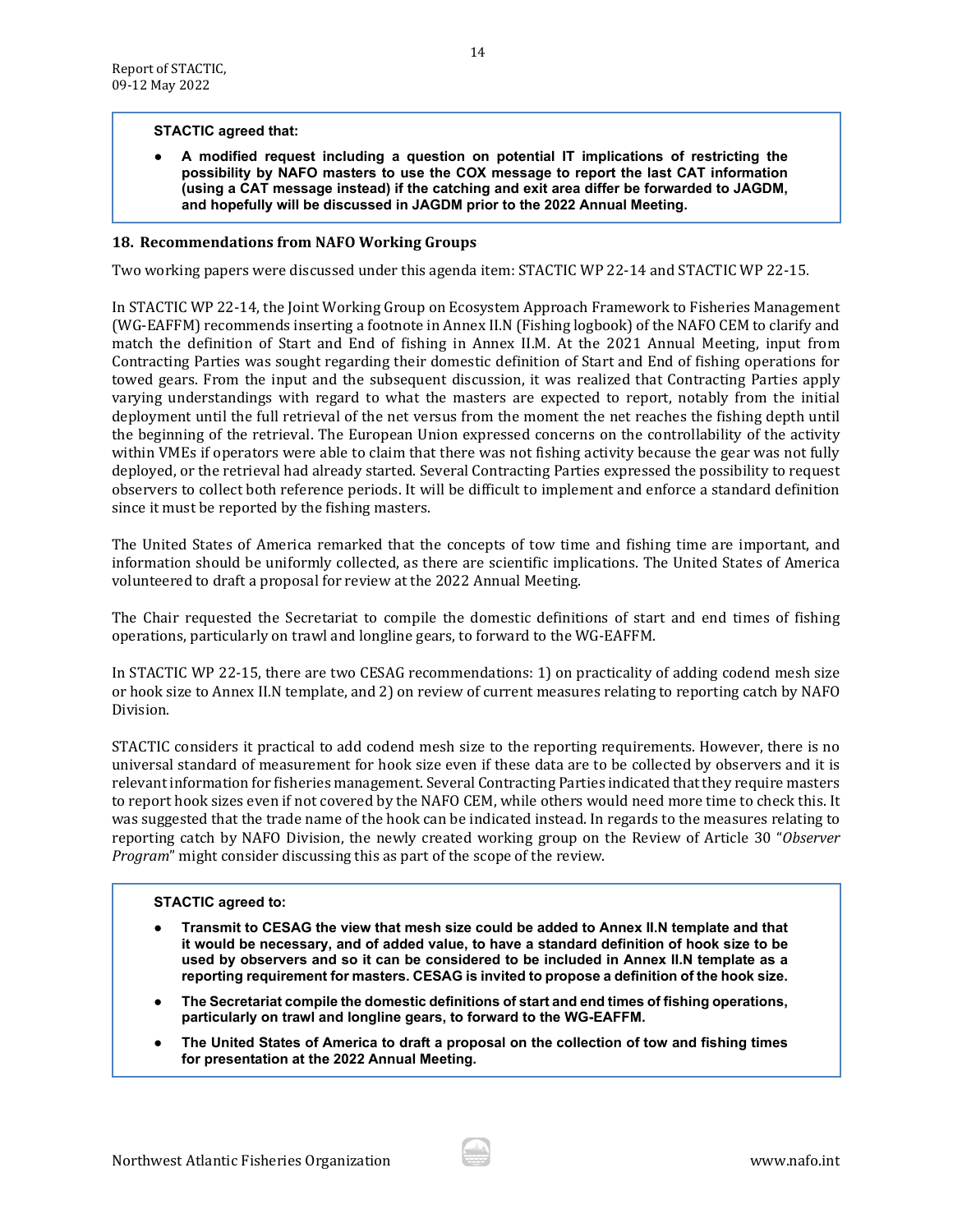# <span id="page-14-0"></span>**19. Discussion on garbage disposal onboard vessels**

At the 2021 Annual Meeting, the European Union, the United States of America and Norway agreed to continue work on a joint proposal relating to marine pollution provisions in NAFO in advance of this meeting.

15

The European Union reported that there is no progress since the 2021 Annual Meeting. In moving further, a possibility would be to map existing marine pollution from fishing vessels within STACTIC. In order to do so, STACTIC should enquire from other NAFO bodies whether they have information on this matter. Afterwards, STACTIC could consider concrete measures in the NAFO CEM, including a general reference to MARPOL Annex V, or other approaches. There were also discussions on the difficulties for fisheries inspectors to enforce MARPOL provisions, unless they are part of the NAFO CEM. The European Union offered to produce a first draft of the STACTIC request to the Commission, for the consideration of STACTIC members.

Norway asked for further clarification regarding challenges related to MARPOL Annex V and inspections at sea. Furthermore, Norway recalled that, on several occasions, it has expressed its view that NAFO should include text in the CEM that flag Contracting Parties shall prohibit their fishing vessels from discharging garbage into the sea, in accordance with MARPOL Annex V. It further expressed concern that a different text from MARPOL could weaken or create ambiguity regarding which requirements would apply.

Norway could go along with the proposal to ask other NAFO bodies for information in regard to problems relating to marine pollution in the NAFO Regulatory Area but emphasized that Norway has not changed its view.

There was some agreement in aligning NAFO measures related to ocean garbage/pollution with those recently adopted in NEAFC, but diverging views on whether other provisions, such as reporting requirements, could also be considered.

### **STACTIC agreed that:**

- **A request be made to the Commission on the possibility that other NAFO specialized bodies, notably the Scientific Council, provide information on the impact of garbage disposal in the NAFO Regulatory Area. The text of the request will be drafted by the European Union and coordinated by STACTIC members by correspondence to support further discussion on possible NAFO CEM amendments, prior to the 2022 Annual Meeting.**
- STACTIC continues discussion on garbage disposal at the 2022 Annual Meeting.

# <span id="page-14-1"></span>**20. Discussion on labour conditions onboard vessels**

The Secretariat presented a working paper noting that not all Contracting Parties have provided their Single Point of Contact (SPOC) (STACTIC WP 22-16 Rev. 2). The Chair reminded Contracting Parties to send their SPOC to the Secretariat. Russia agreed to provide the information at a later time.

### **STACTIC agreed that:**

● **Contracting Parties submit outstanding SPOC information to the Secretariat.**

### <span id="page-14-2"></span>**21. Discussion of the reporting of shark catches in the NAFO Regulatory Area**

Natasha Barbour (Canada) presented STACTIC WP 21-49 (Rev. 3) – *Review of Greenland shark Data Collection and Methodologies.* This document was produced by a small group with the goal of identifying a single methodology for observers to collect information as required by Article 30.14(j) and Annex II.M.

With the original mandate of the dedicated group now fulfilled, STACTIC should now consider new measures for the NAFO CEM in this regard. It was noted that STACTIC WP 21-49 (Rev. 3) contained information on guidelines in handling sharks. Contracting Parties were invited to include, in the Practices and Procedures page of the website, their best practices on handling and discards of sharks.

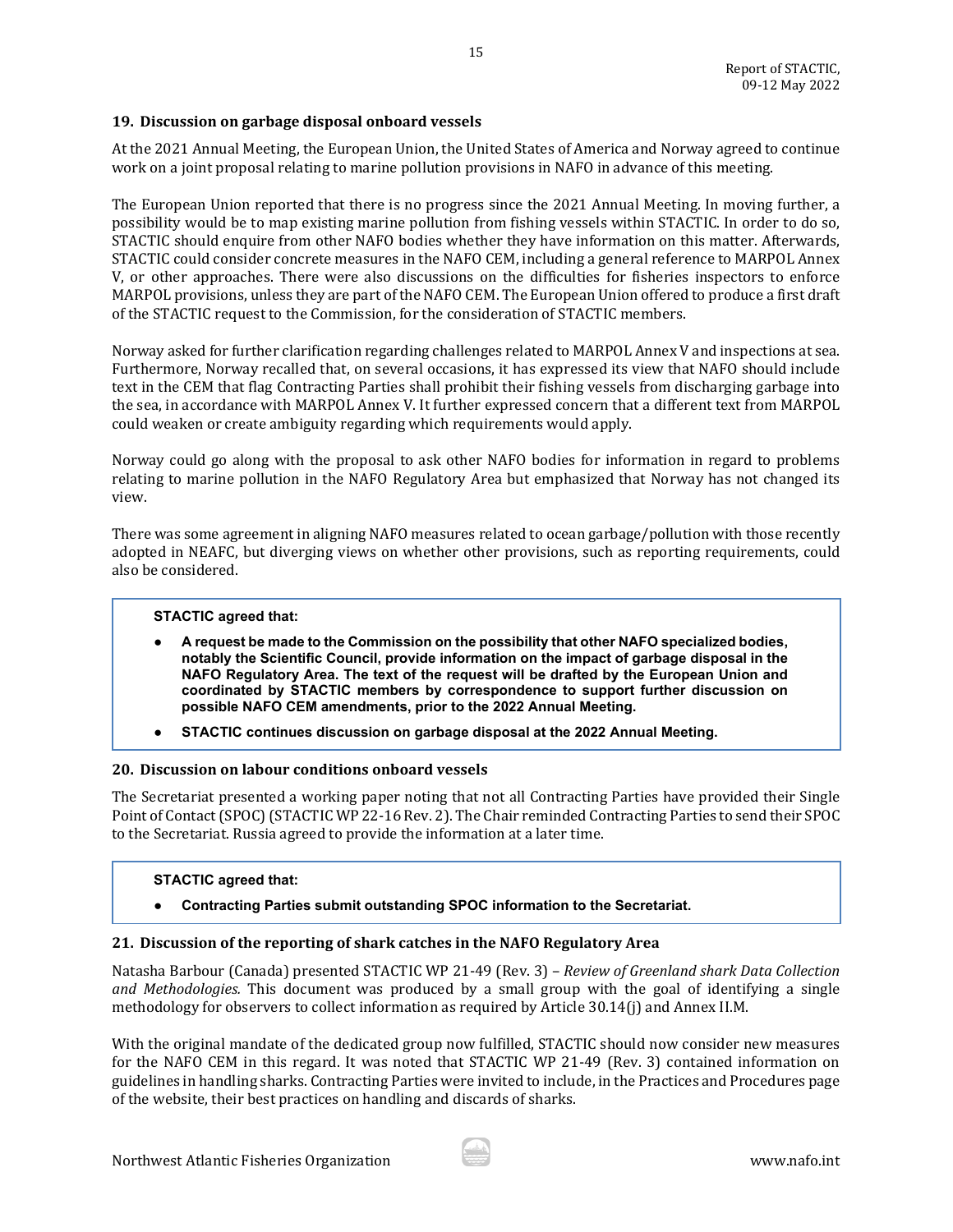It was agreed that this topic be included in the Terms of Reference of the working group on the Review of Article 30 "Observer Program" and may be extended to other shark species. The requirement for future assistance from the dedicated shark working group will be determined following STACTIC's review of the information in STACTIC WP 21.49 (Rev. 3).

# **STACTIC agreed that:**

Shark data collection and methodologies be included in the Terms of Reference for the **working group on the Review of Article 30 "***Observer Program***", and maybe extended to other shark species.**

# <span id="page-15-0"></span>**22. Implementation of the Performance Review Recommendations**

The Secretariat presented an update on the implementation of the 2018 Performance Review Recommendations 5, 7, 15-22, and 24, which are relevant to STACTIC (STACTIC WP 22-17). There was no change in the draft update except for Recommendation 19 which should now have status "Complete" with the creation of STACTIC WP 21-35.

In addition, STACTIC provided comments and observations on the following recommendations:

- **Recommendation 16** STACTIC WP 22-19 indicates that there is considerable improvement in recording encounters with VMEs. This coincides with the enhancement of the observer scheme made in 2019. The Secretariat was requested to conduct further analysis on the observers' data and report to STACTIC at the 2022 Annual Meeting. The results of the analysis may be forwarded to the WG-EAFFM.
- **Recommendation 19** STACTIC WP 21-35 *Contracting Party Reporting Deadlines* can be uploaded to the Practices and Procedures Member's page.
- **Recommendation 20** STACTIC will re-iterate its request to the Commission at the 2022 Annual Meeting for further guidance in STACTIC discussions of the *FAO Voluntary Guidelines for Flag State Performance*.
- **Recommendation 21** EDG is working on it (See agenda item 11).
- **Recommendation 24** STACTIC will reflect further on this at the 2022 Annual Meeting.

With regard to Recommendation 20, Norway re-iterated that in their view, the recommendation from the Performance Review Panel that the NAFO Contracting Parties conduct a flag State evaluation and submit this to STACTIC, would be a very useful exercise, as flag State performance is key the successful implementation of the NAFO CEM. Norway also noted that the *FAO Voluntary Guidelines for Flag State Performance* were agreed through a technical consultation in which NAFO Contracting Parties played an active role, and which was founded by four NAFO Contracting Parties: Canada, the United States of America, the European Union and Norway, in addition to New Zealand.

The European Union expressed concerns about the flag State evaluation in view of lack of progress in other RFMOs, the need for a dedicated evaluation for the NAFO framework and the limited added value of selfevaluations which do not describe the details of the domestic legal framework applying the FAO Guidelines, but only general positive assessments. The European Union expressed the view that the recommendation consists in reviewing the Guidelines' criteria at NAFO level and that any step further requires a clear commitment by Parties to do a meaningful exercise.

### **STACTIC agreed that:**

● **In regard to the implementation of the 2018 Performance Review: Recommendation 16, the Secretariat would conduct further analysis on the observers' data and report to STACTIC at the 2022 Annual Meeting.**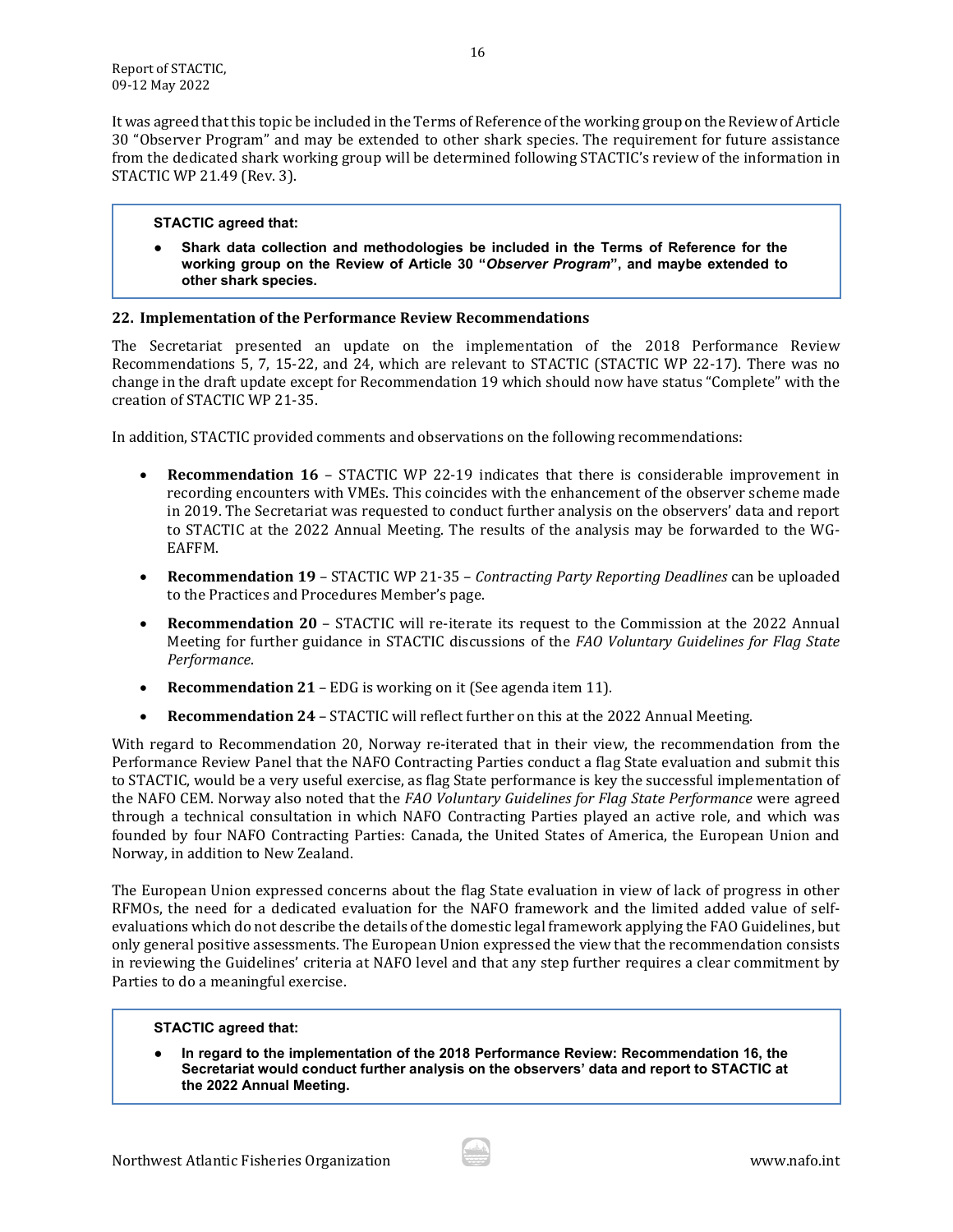In regard to the implementation of the 2018 Performance Review: Recommendation 19, **STACTIC WP 21-35 can be uploaded to the Practices and Procedures Member's page.**

17

- In regard to the implementation of the 2018 Performance Review: Recommendation 20, **STACTIC will re-iterate its request to the Commission at the 2022 Annual Meeting for further guidance in STACTIC discussions of the** *FAO Voluntary Guidelines for Flag State Performance***.**
- **In regard to the implementation of the 2018 Performance Review: Recommendation 24, STACTIC will reflect further on this at the 2022 Annual Meeting.**

# <span id="page-16-0"></span>**23. Issues relating to the impacts of COVID-19**

Contracting Parties gave oral reports concerning COVID-19 impacts in the compliance of the NAFO CEM so far in 2022. The reports centered on the impacts on at-sea inspections, port inspections, and the implementation of the observer scheme. The general sentiment is that they are returning to "normalcy" as in the pre-COVID-19 times. Wearing masks and social distancing are practiced during inspections. Monitoring of the COVID-19 situation continues through vigilance and alertness.

# **STACTIC agreed that:**

● **Contracting Parties continue to report on the impact of COVID-19 for 2022. The Secretariat will compile the reports and the compilation will be included as an annex in the next cycle of the Annual Fisheries and Compliance Review.**

### <span id="page-16-1"></span>**24. Visma VMS contract renewal**

The Secretariat presented STACTIC WP 22-18 (Rev. 2), an update to the VMS contract renewal including that a two-year bridge contract has been agreed with VISMA as well as an estimated timeline if a call for tender is put out. It was agreed that the two-year bridge contact with VISMA is necessary and can go ahead.

The European Union expressed the view that STACFAD is relevant body to advice the NAFO Commission on financial decisions, without prejudice to the input from STACTIC.

After further discussion, the Secretariat agreed to compile further information in advance of the 2022 Annual Meeting. The European Union suggested sending all relevant information to STACFAD in advance of the 2022 Annual Meeting so they can give their own advice to the NAFO Commission. This agenda item will also be continued at the 2022 Annual Meeting.

### **STACTIC agreed that:**

- **In advance of the 2022 Annual Meeting, the Secretariat will compile further information on historic contracts, NEAFC's current VMS details as well as what other software providers may have to offer.**
- **The Secretariat would forward all relevant information to STACFAD in advance of the 2022 Annual Meeting so they could consider in tandem with STACTIC whether to renew the contract with VISMA for 2025 forward or to put out a call for tender.**
- **This agenda item will be discussed further at the 2022 Annual Meeting.**

### <span id="page-16-3"></span><span id="page-16-2"></span>**25. Other business**

**a. UN FAO Survey of RFB Secretariats on Safety and Decent Working Conditions on Fishing Vessels, November 2021**

The Secretariat presented STACTIC WP 22-11 for information. This is an FAO initiative which aims to: 1) increase and build capacity for implementation of safety at sea and working improvements in fishing operations managed by RFMO/As, and 2) to work towards increased global and regional cooperation on addressing safety at-sea and decent working conditions in fishing operations.

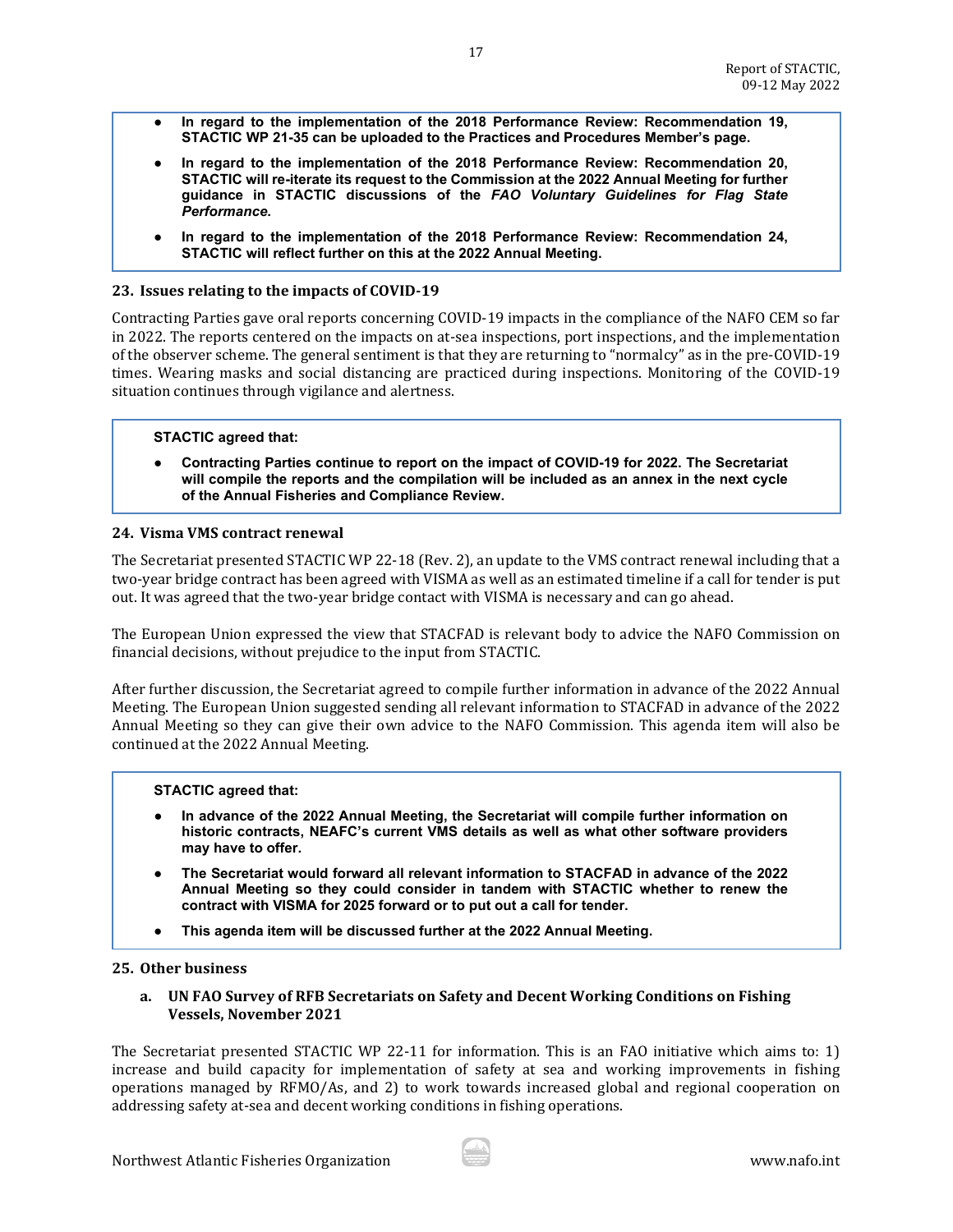# <span id="page-17-0"></span>**b. FAO Workshop - Use of cameras to record deepwater shark and VME indicator catches by scientific observers, August 2021**

A demonstration of the Observer app which is currently in the testing phase was presented by the Secretariat at the workshop (STACTIC WP 22-12). It was noted that this activity was done as part of the GEF project "*Deepsea Fisheries under the Ecosystem Approach*" of which NAFO is a partner. FAO manages this project.

# <span id="page-17-1"></span>**c. The International MCS (IMCS) Network "***7th Global Fisheries Enforcement Training* **Workshop"**

This workshop initially scheduled to take place in August 2022 in Halifax, Nova Scotia was postponed to 2023.

# <span id="page-17-2"></span>**26. Time and place of next meeting**

The next STACTIC meeting will be held in Porto, Portugal from 19-23 September 2022.

# <span id="page-17-3"></span>**27. Adoption of Report**

The meeting report was adopted by correspondence.

# <span id="page-17-4"></span>**28. Adjournment**

The meeting adjourned at 11:55 UTC on 12 May 2022.

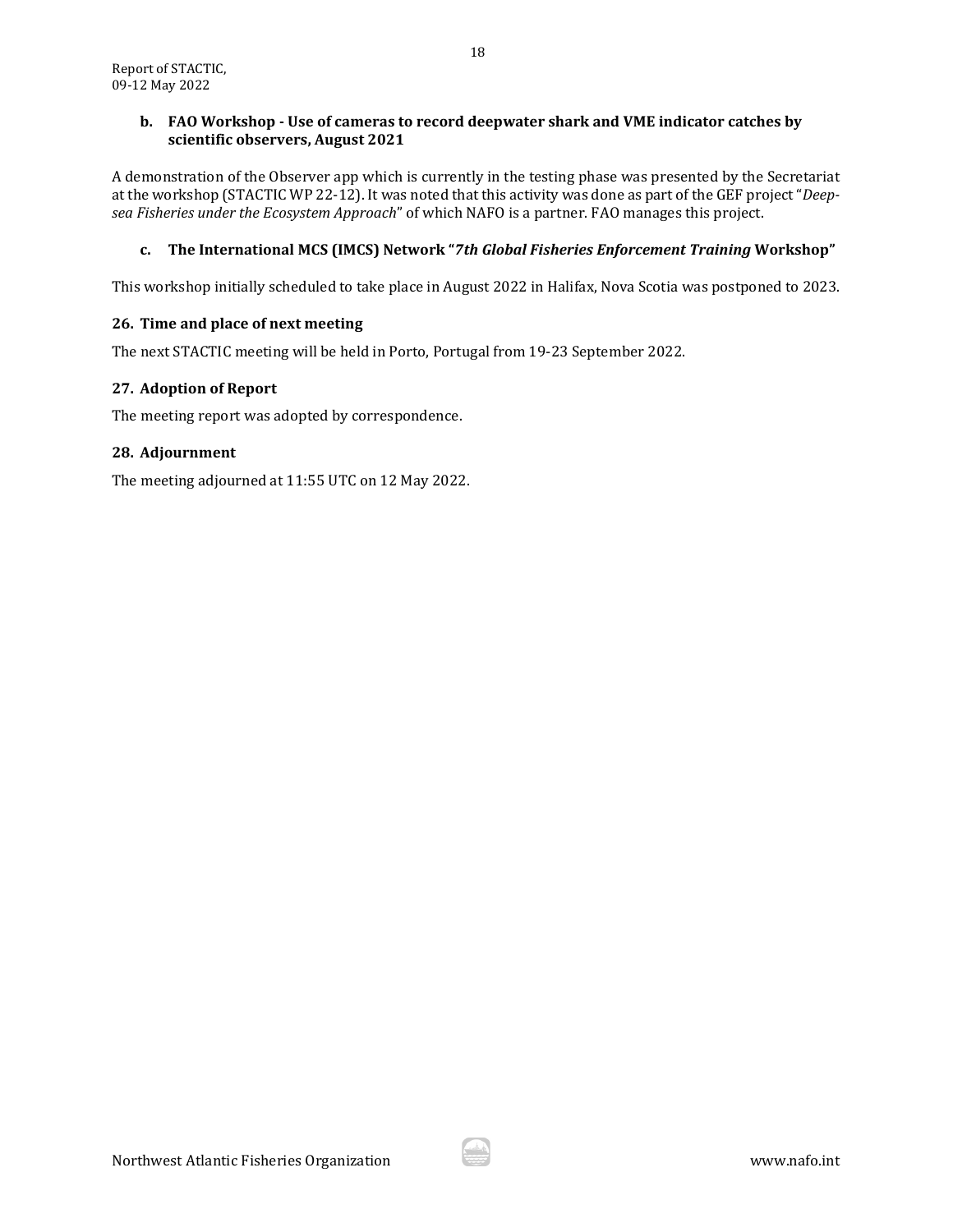# **Annex 1. List of Participants**

# **CHAIR**

<span id="page-18-0"></span>Märtin, Kaire. Republic of Estonia, Ministry of the Environment, Narva mnt 7a, 15172 Tallinn, Estonia Tel: +372 6260 711 – Email[: kaire.martin@envir.ee](mailto:kaire.martin@envir.ee)

# **CANADA**

- Browne, Dion. Senior Compliance Officer, Fisheries and Oceans Canada, Northwest Atlantic Fisheries Centre, 80 East White Hills, St. John's, NL A1C 5X1 Email[: Dion.Browne@dfo-mpo.gc.ca](mailto:Dion.Browne@dfo-mpo.gc.ca)
- Barbour, Natasha. FMC Manager, Fisheries and Oceans Canada, Northwest Atlantic Fisheries Centre, 80 East White Hills, St. John's, NL A1C 5X1 Tel: +1 709 772-5788 – Email[: Natasha.barbour@dfo-mpo.gc.ca](mailto:Natasha.barbour@dfo-mpo.gc.ca) – Participated virtually
- Fagan, Robert. Senior Resource Manager. Fisheries Management, Fisheries and Oceans Canada, Northwest Atlantic Fisheries Centre, 80 East White Hills Road, St. John's, NL, A1C 5X1 Tel: +1 709 772-2920 - Email: Robert. Fagan@dfo-mpo.gc.ca - Participated virtually
- Hurley, Mike. Offshore Detachment Supervisor, Fisheries and Oceans Canada, Northwest Atlantic Fisheries Centre, 80 East White Hills, St. John's, NL A1C 5X1 Tel: + 1 709 227-9344 – Email: [mike.hurley@dfo-mpo.gc.ca](mailto:mike.hurley@dfo-mpo.gc.ca) – Participated virtually
- Hickey, Jenelle . FMC Regional Staff Officer, Fisheries and Oceans Canada, Northwest Atlantic Fisheries Centre, 80 East White Hills, St. John's, NL A1C 5X1 Tel: +1 709 772-5743 – Email: [Jenelle.Hickey@dfo-mpo.gc.ca](mailto:Jenelle.Hickey@dfo-mpo.gc.ca) – Participated virtually
- Johnson, Kate. Senior Policy Advisor, International Fisheries Policy, Fisheries and Oceans Canada, 200 Kent Street, Ottawa, ON K1A 0E6 Tel: +1 343-551-5295 - Email[: Kate.Johnson@dfo-mpo.gc.ca](mailto:Kate.Johnson@dfo-mpo.gc.ca) - Participated virtually
- Napier, Brent. Director, Enforcement Policy and Programs, Conservation and Protection, Fisheries and Ocean Canada, 200 Kent Street, Ottawa, ON K1A 0E6 Tel: +1 613-790-4760 – Email[: Brent.Napier@dfo-mpo.gc.ca](mailto:Brent.Napier@dfo-mpo.gc.ca)
- Turple, Justin. Director, International Fisheries Management, Fisheries and Oceans Canada, 200 Kent Street, Ottawa, ON K1A 0E6 Email[: Justin.Turple@dfo-mpo.gc.ca](mailto:Justin.Turple@dfo-mpo.gc.ca) – Participated virtually
- White, Nikki. FMC Administrative Officer, Conservation and Protection, Fisheries and Oceans Canada, Tel: 709-330-7607 - Email[: Nikki.White@dfo-mpo.gc.ca](mailto:Nikki.White@dfo-mpo.gc.ca) - Participated virtually

### **DENMARK (IN RESPECT OF THE FAROE ISLANDS AND GREENLAND)**

Gaardlykke, Meinhard. Adviser, The Faroe Islands Fisheries Inspection, Yviri við Strond 3, P. O. Box 1238, FO-110 Torshavn, Faroe Islands Tel: +298 31 1065 – Mobile: +298 29 1006 – Email[: meinhardg@vorn.fo](mailto:meinhardg@vorn.fo)

Radoor, Sanne Rømer Levring. Advisor, Greenland Fisheries License Control Authority, Indaleeqqap Aqqutaa 3, Postbox 501, DK-3900 Nuuk, Greenland Email[: srol@nanoq.gl](mailto:srol@nanoq.gl) – Participated virtually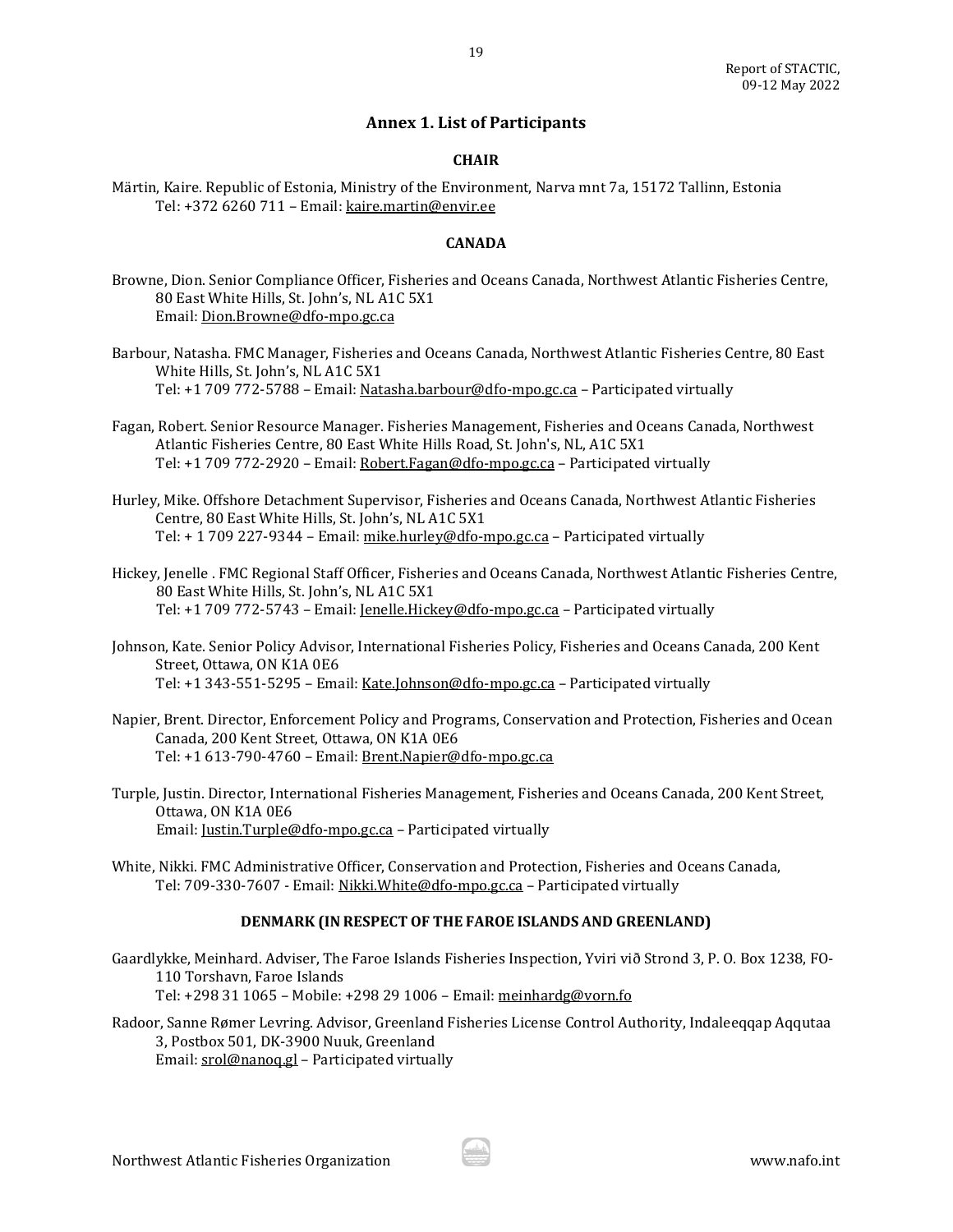Trolle Nedergaard, Mads. Senior Advisor, Greenland Fisheries License Control Authority, Indaleeqqap Aqqutaa 3, Postbox 501, DK-3900 Nuuk, Greenland Tel: +299 345523 – Email: [mads@nanoq.gl](mailto:mads@nanoq.gl) – Participated virtually

#### **EUROPEAN UNION**

Babcionis, Genadijus. Administrator, European Fisheries Control Agency (EFCA), Avenida Garcia Barbon 4, E-36201, Vigo, Spain

Tel: +34 986 12 06 40 – Email[: genadijus.babcionis@efca.europa.eu](mailto:genadijus.babcionis@efca.europa.eu) – Participated virtually

- Chamizo Catalán, Carlos. Head of Fisheries Inspection Division, Secretariat General de Pesca Maritima, Subdireccion de Control Inspecion, Ministerio Agricultura y Pesca, Alimentacion y Medio Ambiente, Velázquez, 144, 28006 Madrid, Spain Tel: +34 347 1949 – Email: [cchamizo@mapama.es](mailto:cchamizo@mapama.es) – Participated virtually
- Escudeiro, Joao, Direção Geral de Recursos Naturais, Segurança e Serviços Marítimos, Av. Brasilia 1449-030 Lisboa, Portugal.

Tel.: +351 213025125 – Email[: jescudeiro@dgrm.mm.gov.pt](mailto:jescudeiro@dgrm.mm.gov.pt) – Participated virtually

Grossmann, Meit. Coordinator, European Fisheries Control Agency, Avenida Garcia Barbon 4, E-36201, Vigo, Spain

Tel: +34986120610 - Email[: Meit.GROSSMANN@efca.europa.eu](mailto:Meit.GROSSMANN@efca.europa.eu) - Participated virtually

Ilves, Kristi. Fisheries Economics Department, Ministry of Rural Affairs of the Republic of Estonia, Lai tn 39 // Lai tn 41 / 15056 Tallinn

Email[: Kristi.Ilves@agri.ee](mailto:Kristi.Ilves@agri.ee) – Participated virtually

Mancebo Robledo, C. Margarita. Ministry of Agriculture, Fisheries and Food, Velázquez, 144, 28006 Madrid, Spain

Tel: +34 91 347 61 29 – Email[: cmancebo@mapa.es –](mailto:cmancebo@mapa.es) Participated virtually

- Quintans, Miguel. European Commission–Directorate-General for Maritime Affairs and Fisheries 1049 Bruxelles/Brussel, Belgium Email[: miguel.quintans@ec.europa.eu](mailto:miguel.quintans@ec.europa.eu) – Participated virtually
- Radaitytė, Eglė. Head of Fisheries Monitoring and Control Division, Fisheries Service under the Ministry of Agriculture of the Republic of Lithuania, Klaipėda, Lithuania Tel: +370 700 14920 - Email: [egle.radaityte@zuv.lt](mailto:egle.radaityte@zuv.lt) - Participated virtually
- Serrao, Miguel. Inspector, Direção de Serviços de Inspeção, Monitorização e Controlo das Atividades Marítimas, 1449-030 Avª Brasília Lisboa, Portugal. Tel: +351213025161 – E mail: [mserrao@dgrm.mm.gov.pt](mailto:mserrao@dgrm.mm.gov.pt) – Participated virtually
- Silva, Carlos. Directorate-General of Natural Resources, Safety and Maritime Services, Avenida da Brasilia, 1449-030 Lisbon, Portugal Email[: csilva@dgrm.mm.gov.pt](mailto:csilva@dgrm.mm.gov.pt) – Participated virtually
- Tubio Rodriguez, Xosé. Fisheries Control and Inspections, Directorate-General for Maritime Affairs and Fisheries, European Commission, J-99 01/074, 1049 Brussels, Belguim Tel: +32 2 299 77 55 – Email: [xose.tubio@ec.europa.eu](mailto:xose.tubio@ec.europa.eu) – Participated virtually

## **ICELAND**

- Ásmundsson, Jóhann. Directorate of Fisheries, Surveillance Department. Directorate of Fisheries. Fiskistofa, Dalshrauni 1, 220 Hafnarfjordur, Iceland Email[: johann@fiskistofa.is](mailto:johann@fiskistofa.is)
- Greil, Snorre. Icelandic Coast Guard, Skógarhlíð 14, 105 Reykjavík, Iceland Email[: Snorre@LHG.IS](mailto:Snorre@LHG.IS)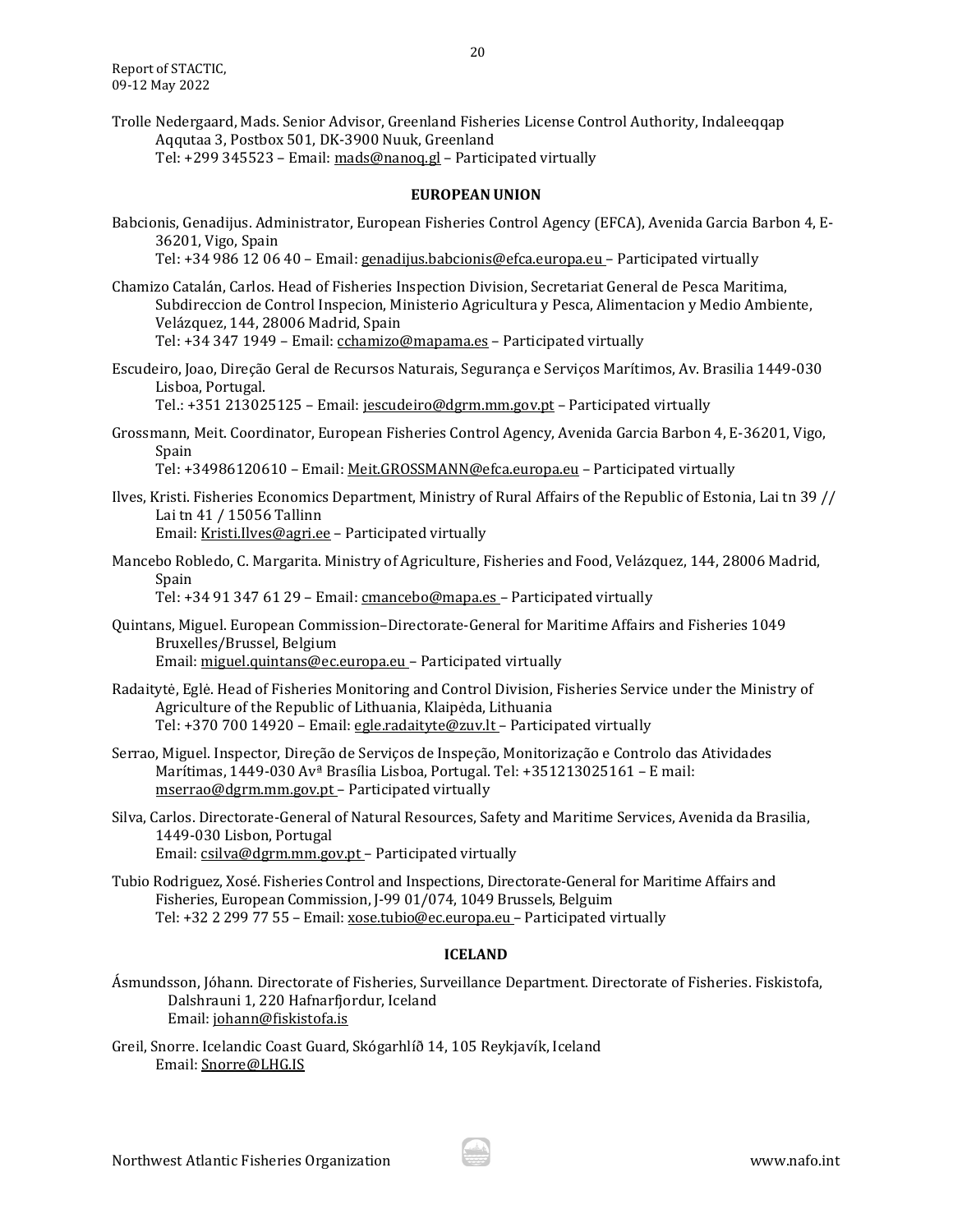# **JAPAN**

- Akiyama, Masahiro. Assistant Director, International Affairs Division, Ministry of Agriculture, Forestry and Fisheries, Government of Japan, 1-2-1 Kasumigaseki, Chiyoda-ku. 100-8907 Toyko, Japan Email[: masahiro\\_akiyama170@maff.go.jp](mailto:masahiro_akiyama170@maff.go.jp)
- Matsunaga, Satoshi. Technical Official, International Affairs Division, Ministry of Agriculture, Forestry and Fisheries, Government of Japan, 1-2-1 Kasumigaseki, Chiyoda-ku. 100-8907 Toyko, Japan Email[: satoshi\\_matsunaga010@maff.go.jp](mailto:satoshi_matsunaga010@maff.go.jp) – Participated virtually
- Nomura, Ichiro. Special Advisor, Ministry of Agriculture, Forestry and Fisheries (MAFF) Agency, Government of Japan, 1-2-1 Kasumigaseki, Chiyoda-ku. 100-8907 Toyko, Japan Tel: +81-3-3591-1086 – Email[: inomura75@gmail.com](mailto:inomura75@gmail.com) – Participated virtually
- Okamoto, Junichiro. Executive Managing Director, Japan Overseas Fishing Association, Tovei Ogawamachi-Bldg., 5F, 2-6-3 Kanda Ogawa-Machi, Chiyoda-ku, 01-0052 Toyko, Japan Tel: +81 3 3291 8508 – Email[: jokamoto@jdsta.or.jp](mailto:jokamoto@jdsta.or.jp) – Participated virtually
- Yoshida, Mako. Technical Official, International Affairs Division, Ministry of Agriculture, Forestry and Fisheries, Government of Japan, 1-2-1 Kasumigaseki, Chiyoda-ku. 100-8907 Toyko, Japan Email: [mako\\_yoshida340@maff.go.jp](mailto:mako_yoshida340@maff.go.jp) - Participated virtually

# **NORWAY**

Ognedal, Hilde. Senior Legal Adviser, Norwegian Directorate of Fisheries, P. O. Box 185, Sentrum, 5804 Bergen, Norway

Tel: +47 92 08 95 16 – Email: [Hilde.Ognedal@fiskeridir.no](mailto:Hilde.Ognedal@fiskeridir.no) – Participated virtually

# **RUSSIAN FEDERATION**

Lizogub, Alexander. Assistant to the Head of the Severomorskoye Territorial Department of the Federal Agency for Fisheries, 7 Kominterna St., Murmansk 183038 Tel: +7 815 279 8111 – Email[: lizogub@sevtu.ru](mailto:lizogub@sevtu.ru) – Participated virtually

Skryabin, Ilya. Senior State Inspector, Severomorskoye Territorial Department of the Federal Agency for Fisheries, 7 Kominterna St., Murmansk 183038 Tel: +7 815 279 8116 – Email[: skryabin@sevtu.ru](mailto:skryabin@sevtu.ru) – Participated virtually

# **UNITED KINGDOM**

Francis, Will. Department for Environment, Food and Rural Affairs (DEFRA), Nobel House, 17 Smith Square, London, SW1P 4DF, United Kingdom

Tel: +44 (0) 7884786255 – Email[: will.francis@defra.gov.uk](mailto:will.francis@defra.gov.uk) – Participated virtually

Round, Jake. Department for Environment, Food & Rural Affairs (DEFRA), Seacole Building, 2 Marsham Street London, United Kingdom W1P 4DF Tel: +078 603 47 486 - Email: *Jake.Round@defra.gov.uk* - Participated virtually

Windebank, James. Department for Environment, Food and Rural Affairs, Nobel House, 17 Smith Square, London, SW1P 3JR Email[: james.windebank@defra.gov.uk](mailto:james.windebank@defra.gov.uk) – Participated virtually

# **UNITED STATES OF AMERICA**

Day, LCDR Lennie. First Coast Guard District, DRE - Enforcement Team Lead, United States Coast Guard, USA Tel: +1 617-223-5820 – Email[: Lennie.R.Day@uscg.mil](mailto:Lennie.R.Day@uscg.mil)

Duggan, Sam. Attorney-Advisor, Office of General Counsel, Northeast Region, National Oceanic & Atmospheric Administration (NOAA)

Tel: +1 (301) 395-3093 – Email: [sam.duggan@noaa.gov](mailto:sam.duggan@noaa.gov) – Participated virtually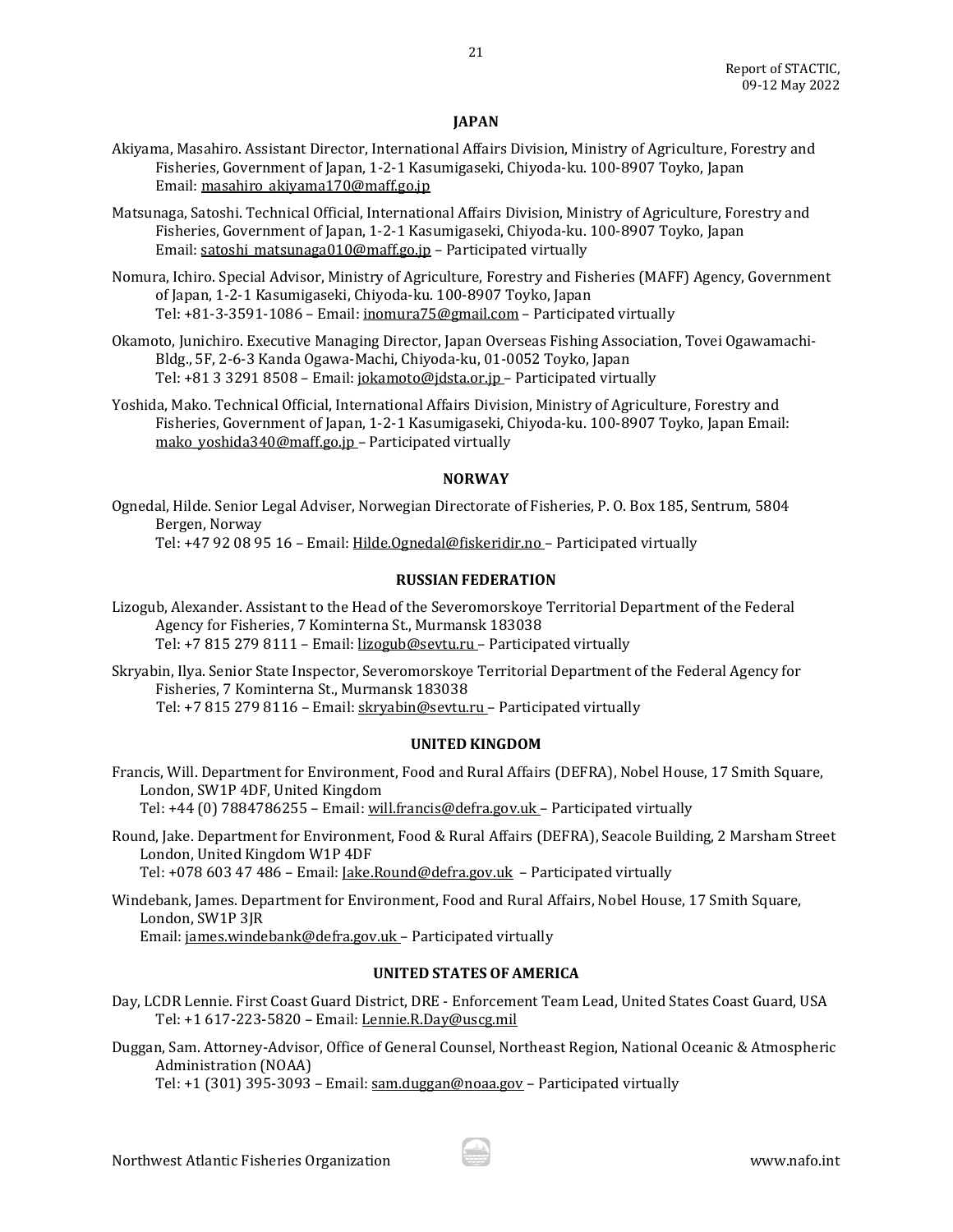Jaburek, Shannah. Fishery Policy Analyst, Sustainable Fisheries Division, Greater Atlantic Regional Fisheries Office, National Marine Fisheries Service, National Oceanic and Atmospheric Administration (NOAA), 55 Great Republic Drive, Gloucester, MA 01930, USA Tel: +1 978 282 8456 – Email[: shannah.jaburek@noaa.gov](mailto:shannah.jaburek@noaa.gov)

22

- Mencher, Elizabethann. International Policy Advisor, Office of International Affairs and Seafood Inspection, National Marine Fisheries Service, National Oceanic and Atmospheric Administration, (NOAA), 1315 East-West Hwy., Silver Spring, MD 20910, USA Tel: +1 301 427 8362 – Email: [elizabethann.mencher@noaa.gov](mailto:elizabethann.mencher@noaa.gov) – Participated virtually
- Moran, Patrick. Foreign Affairs Analyst, National Marine Fisheries Service, Office of International Affairs, National Oceanic and Atmospheric Administration, (NOAA), 1315 East-West Hwy., Silver Spring, MD 20910 USA Tel: +1 301 427 8370 – Email: [Pat.Moran@noaa.gov](mailto:Pat.Moran@noaa.gov) – Participated virtually
- Pohl, Katherine. Attorney Advisor, Office of General Counsel for Enforcement and Litigation, Greater Atlantic Regional Office, National Oceanic and Atmospheric Administration (NOAA), 55 Great Republic Drive, Gloucester, MA 01930 USA

Tel: +1 978 281 9107 – Email: [katherine.pohl@noaa.gov](mailto:katherine.pohl@noaa.gov)

Provencher, Eric. Special Agent, Office of Law Enforcement, District 1- New England, Gloucester Field Office, National Marine Fisheries Service, National Oceanic and Atmospheric Administration (NOAA) USA Tel: +1 978-282-8477 – Email[: eric.provencher@noaa.gov](mailto:eric.provencher@noaa.gov) – Participated virtually

### **NAFO SECRETARIAT**

| Summit Place, 1601 Lower Water Street, Suite 401, Halifax, Nova Scotia, Canada - Tel: +1 902 468-5590 |                          |
|-------------------------------------------------------------------------------------------------------|--------------------------|
| Federizon, Ricardo. Senior Fisheries Management Coordinator                                           | Email:                   |
| rfederizon@nafo.int                                                                                   |                          |
| Kendall, Matthew. IT Manager.                                                                         | Email: mkendall@nafo.int |
| Kingston, Fred. Executive Secretary.                                                                  | Email:                   |
| fkingston@nafo.int                                                                                    |                          |
| Laycock, DJ. Database Developer/Programmer Analyst.                                                   | Email: dlaycock@nafo.int |
| Soroka, Mikaela. Fisheries Information Administrator.                                                 | Email: msoroka@nafo.int  |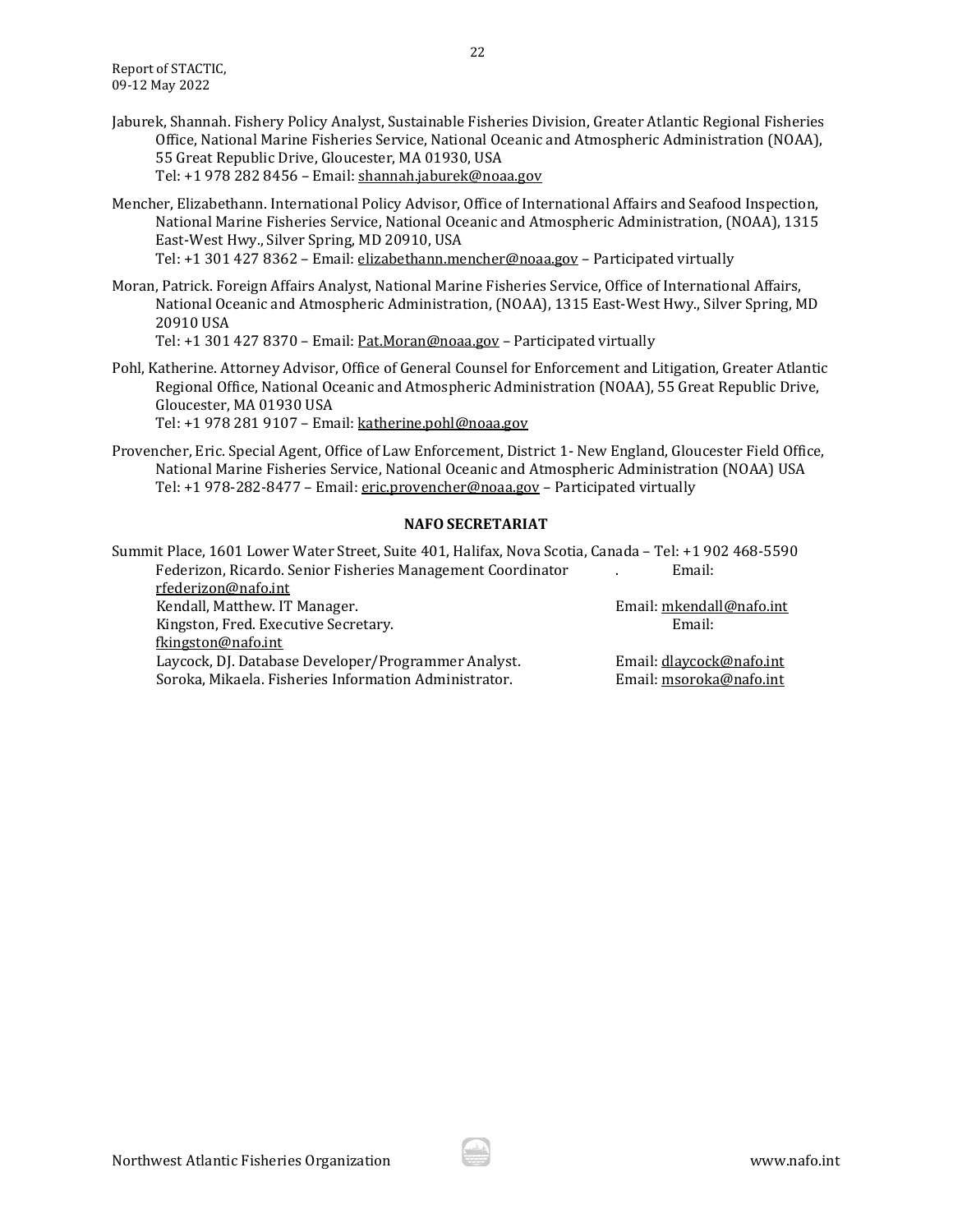# **Annex 2. Agenda**

- <span id="page-22-0"></span>1. Opening by the Chair, Kaire Märtin (European Union)
- 2. Appointment of Rapporteur
- 3. Adoption of Agenda
- 4. STACTIC Participation
- 5. Annual Compliance Review, 2021
- 6. Review of Article 30 of the NAFO CEM
- 7. New and pending proposals on enforcement measures: Possible revisions of the NAFO CEM
- 8. Practical application of Port State Measures in NAFO
- 9. Marking of gears
- 10. NAFO MCS website and application development
- 11. Report and Recommendations of the Editorial Drafting Group (EDG)
- 12. Half-year review of the implementation of new NAFO CEM measures
- 13. Review and evaluation of Practices and Procedures
- 14. Review of current IUU list pursuant to NAFO CEM, Article 53
- 15. Bycatch and discards
- 16. Discussion of data classification and access rights
- 17. Report and advice of the Joint Advisory Group on Data Management (JAGDM)
- 18. Recommendations from NAFO Working Groups
- 19. Discussion on garbage disposal onboard vessels
- 20. Discussion on labour conditions onboard vessels
- 21. Discussion of the reporting of shark catches in the NAFO Regulatory Area
- 22. Implementation of the Performance Review Recommendations
- 23. Issues relating to the impacts of COVID-19
- 24. Visma VMS contract renewal
- 25. Other business
	- a. UN FAO Survey of RFB Secretariats on Safety and Decent Working Conditions on Fishing Vessels, November 2021
	- b. FAO Workshop Use of cameras to record deepwater shark and VME indicator catches by scientific observers, August 2021
	- c. The International MCS (IMCS) Network "*7th Global Fisheries Enforcement Training Workshop*"
- 26. Time and place of next meeting
- 27. Adoption of report
- 28. Adjournment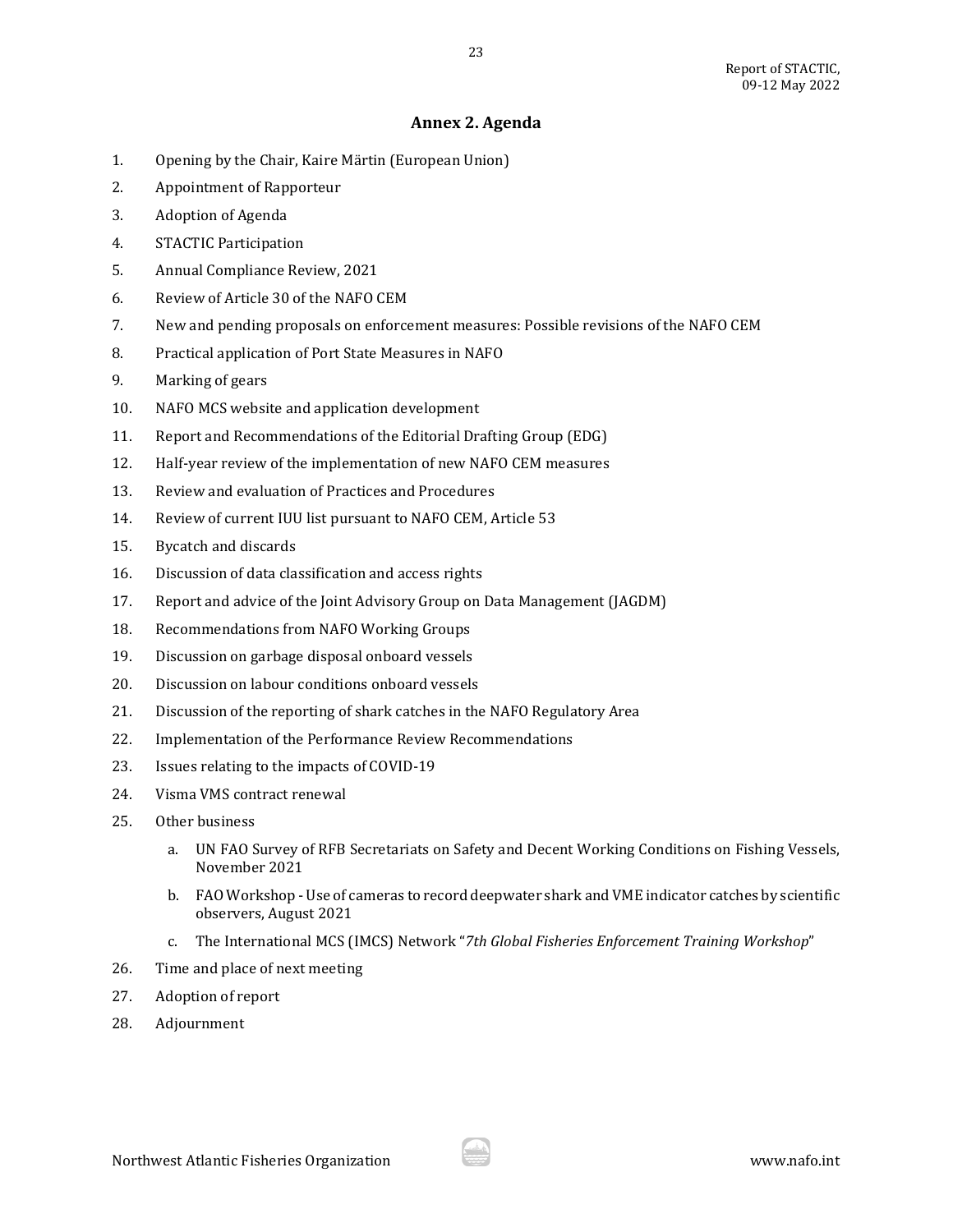# **Annex 3. Opening Remarks**

# **CANADA**

<span id="page-23-0"></span>The Russian Federation's attendance at our meeting this week serves as a reminder of President Putin's unjustifiable and unprovoked invasion of Ukraine.

In launching the largest military invasion of any European country since World War II, Russia seeks to undermine the principle of territorial integrity, to destroy the freedom of the Ukrainian people, to overthrow the democratically elected government of a sovereign nation and to undermine the rules-based international order. This assault has led to the senseless deaths of countless innocent people and ever-mounting humanitarian consequences. It is a clear violation of Russia's obligations under international law, including the United Nations Charter.

Canada condemns President Putin's unlawful invasion, because Russia's actions cannot and must not be normalized. We call on the Russian leadership to abandon this path of war, and return to good-faith diplomacy.

NAFO is based on a multilateral commitment to common goals, to be achieved through discussion, good-faith negotiation, and compromise. We look forward to working in that spirit over the next four days, and beyond, as members of STACTIC focus their efforts on the many important items we're tasked with this week. However, as we do so, we will continue to be mindful of the ongoing, blatant attack on these principles currently being waged by Russia on Ukraine and its people.

# **DENMARK (IN RESPECT OF FAROE ISLANDS AND GREENLAND)**

The Government of the Faroe Islands and the Government of Greenland condemn by the firmest possible terms the Russian armed attack on Ukraine. Our participation at this meeting shall by no means be conceived as the situation being normal.

# **EUROPEAN UNION**

Madam Chair, Mister Vice-Chair, colleagues from the Executive Secretary, delegates:

We look forward to having fruitful and constructive discussions one more time, so that we can make progress on the long agenda ahead of us. The European Union considers fisheries control an essential pilar to ensure the long-term conservation and sustainability of NAFO fisheries. We would like to thank the NAFO Secretariat, Chair and Vice-Chair for all the preparations to organise this meeting in these challenging conditions, in a hybrid mode and with some restriction deriving from the pandemic still in place.

On 12 February 2022, we were shocked by the news of the tragic sinking of the Spanish flagged vessel VILLA DE PITANXO. On behalf of the European Union, I wish to express our sincerest condolences and sympathy to the families and relatives of the crewmembers. I would also like to transmit our deepest appreciation for those involved in the rescue efforts.

Let me express also the European Union and its Member States' full solidarity with Ukraine and the Ukrainian people.

The EU condemns in the strongest possible terms Russia's unprovoked and unjustified act of aggression against Ukraine, which grossly violates international law and the United Nations Charter, and undermines international security and stability.

The EU demands that Russia immediately cease its military actions, withdraw all its troops from the entire territory of Ukraine and fully respect Ukraine's territorial integrity, sovereignty and independence within its

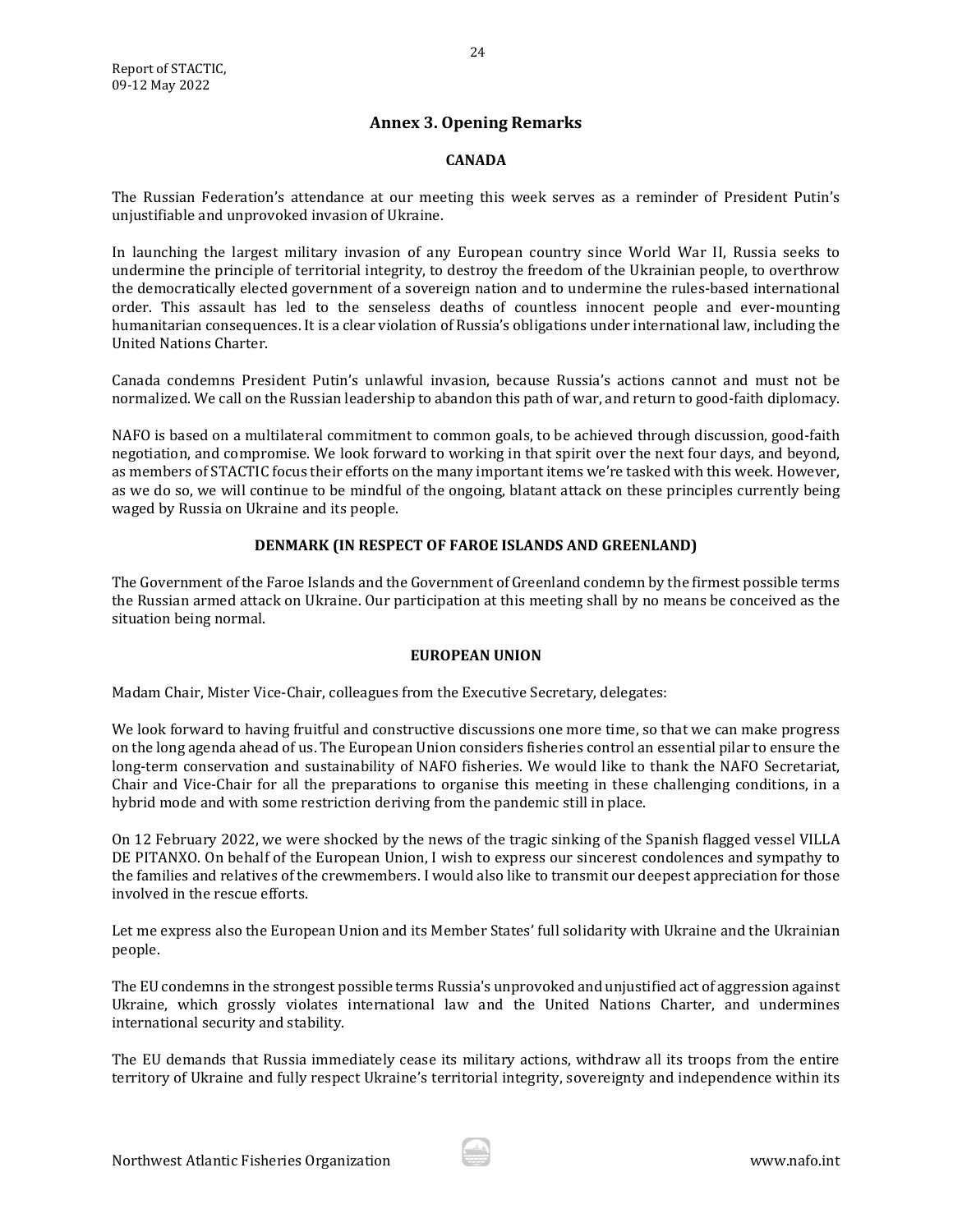internationally recognised borders and abide by UN General Assembly resolution titled "Aggression against Ukraine" supported by 141 states at the 11th emergency special session.

The EU resolutely supports Ukraine's inherent right of self-defence and the Ukrainian armed forces' efforts to defend Ukraine's territorial integrity and population in accordance with Article 51 of the UN Charter.

At all times Russia must respect its obligations under international law, including international humanitarian and human rights law, including with respect to the protection of civilians, women and children.

Russia also needs to stop its disinformation campaign and cyber-attacks.

### **JAPAN**

We are pleased to participate in STACTIC intersessional meeting and would like to express our gratitude to NAFO Secretariat for preparing this meeting in the hybrid format. We are looking forward to continuing working together with colleagues from Contracting Parties for constructive discussion and progress in important issues which STACTIC has dealt with.

Japan takes this opportunity to make the statement in relation to the war in Ukraine as follows;

Japan is extremely concerned about the violations of sovereignty and territorial integrity of a NAFO member, as well as the violations of international law.

Russia's aggression against Ukraine is absolutely unacceptable and Japan strongly condemns it.

Thank you very much.

### **NORWAY**

Russia's attack on Ukraine is an unprovoked and illegal attack on a peaceful neighbour. It is a clear and unacceptable violation of international law. It is a flagrant breach of the most fundamental rules of international relations and respect for the sovereignty and territorial integrity of UN member states. It shows complete disrespect for the UN Charter and international law, and poses a threat to the international order that was established after 1945.

Norway condemns Russia's attack on Ukraine in the strongest possible terms. Russia's aggressive actions are a clear violation of Ukraine's independence, sovereignty, and territorial integrity.

### **UNITED KINGDOM**

The United Kingdom would like to thank the NAFO secretariat for organising this meeting of STACTIC, noting the particular challenges of hosting a meeting where not all delegates, including the UK are able to attend in person due to the current circumstances. I am sure any technical issues will once again be overcome and we are looking forward to discussing with representatives of Contracting Parties in attendance the important subjects on what is another packed agenda and hope that the discussions will be both constructive and productive.

In respect of the Russian assault on Ukraine:

Russia's assault on Ukraine is an unprovoked, premeditated attack against a sovereign democratic state. The UK and our international partners stand united in condemning the Russian government's reprehensible actions, which are an egregious violation of international law and the UN Charter.